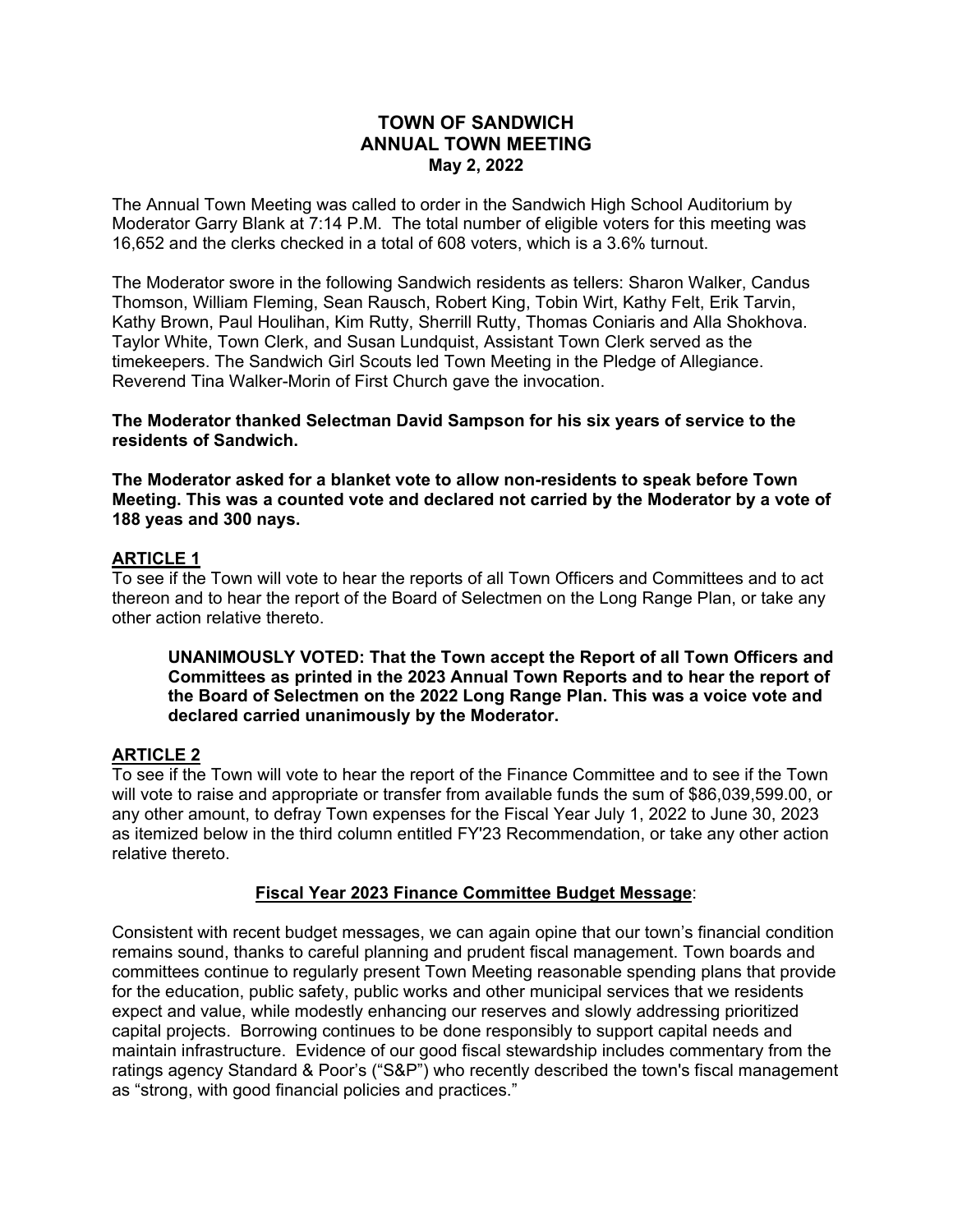Our municipal budget reflects careful, measured spending – increasing modestly over the previous year. It's accurate to say that we take a very conservative approach to budgeting. We were proactive in reducing expenses wherever it was prudent and reasonable to do so and we were also very cautious in our revenue estimates. Overall, the town's financial picture is good and our budgeting practices very reasonable. We also supported addressing two, long-standing municipal operating budget needs – additional funding for public roads and infrastructure improvements and more accurately funding Fire Department overtime demands for service.

The Committee has long exhibited a commitment to maintaining and improving our physical assets. To continue this effort, we support the proposed infrastructure improvements at Sandwich Hollows Golf Course and the School Department debt exclusion to complete significantly needed repairs at all three schools and establishing a permanent home for central administration.

The process of creating a spending plan with limited funds is hard work. It is always a challenge to build a budget that enables our schools, public safety and municipal service departments to continue to provide quality services within the confines of available resources. Our Town and School staff and various elected and appointed boards and committees work hard to create our budget. Their jobs are difficult and often thankless. The Finance Committee appreciates their hard work, energy and effort.

The Finance Committee works diligently to provide meaningful, specific and actionable financial advice and recommendations to the School Committee, Board of Selectmen, Town staff and most importantly, to you the taxpayers and voters of Sandwich. Finance Committee members take their work very seriously. We work hard to deliver a complete, fair and reasonable assessment of the Town's financial plan, current budget and longer-term fiscal stewardship. We are grateful for the opportunity and honor that we have to serve you our neighbors and fellow taxpayers.

Respectfully submitted, Sandwich Finance Committee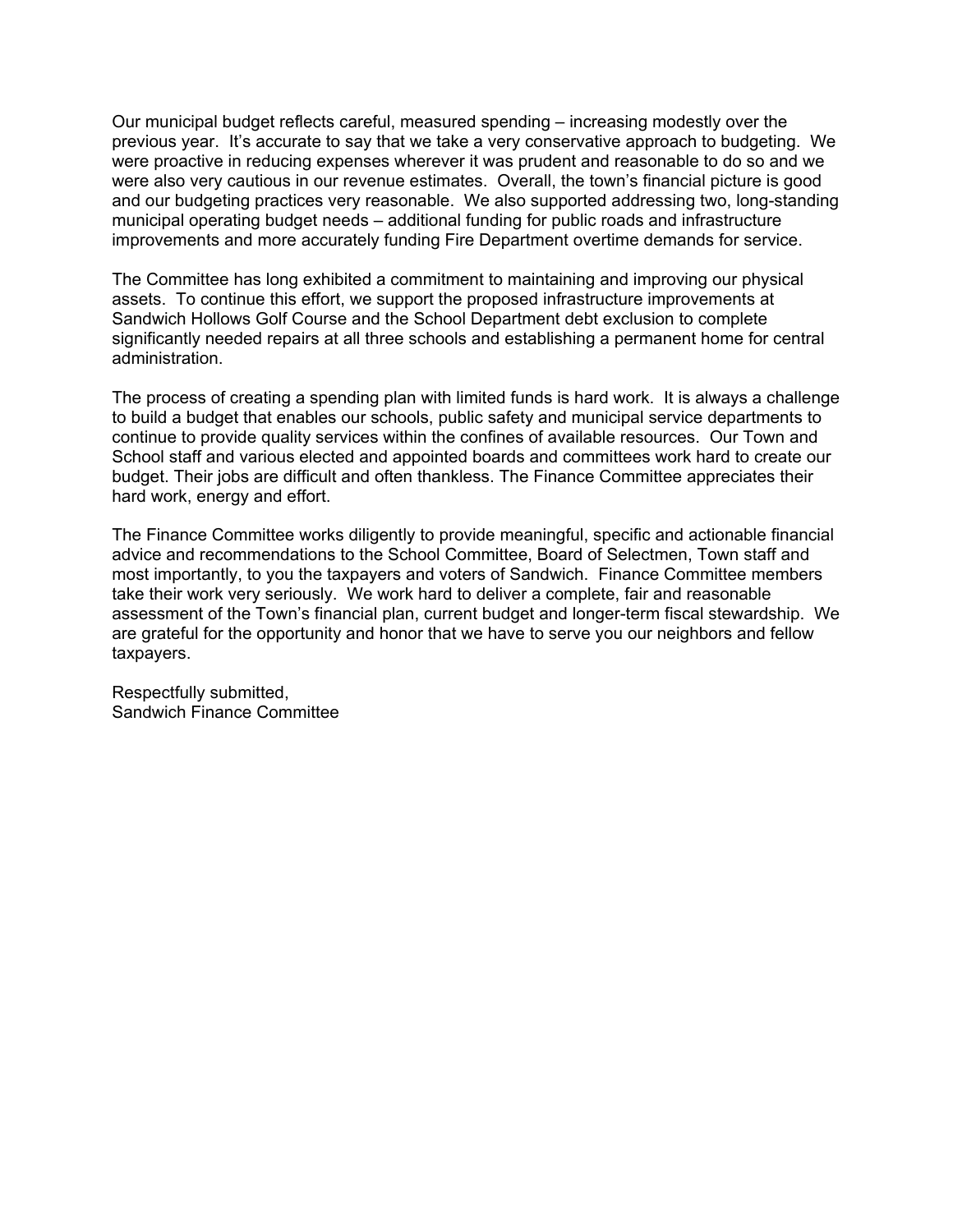| <b>FY'23 BUDGET</b> |                              |              |                    |                    |
|---------------------|------------------------------|--------------|--------------------|--------------------|
|                     |                              |              |                    |                    |
| NO.                 | <b>DEPARTMENT</b>            | FY21 APPROP  | <b>FY22 APPROP</b> | <b>FY23 APPROP</b> |
| 114                 | Moderator                    | 450          | 450                | 500                |
| 123                 | Selectmen/Manager            | 523,830      | 487,401            | 487,559            |
|                     | <b>Personnel Expenses</b>    | 300,000      | 338,973            | 670,113            |
| 131                 | <b>Finance Committee</b>     | 3,400        | 3,400              | 2,875              |
| 135                 | Accounting                   | 187,865      | 195,491            | 208,499            |
| 141                 | Assessing                    | 370,249      | 392,599            | 354,630            |
| 145                 | <b>Treasurer</b>             | 267,922      | 271,194            | 539,359            |
| 146                 | <b>Tax Collector</b>         | 220,987      | 228,060            |                    |
| 147                 | <b>Tax Title</b>             | 35,000       | 35,000             | 35,000             |
| 151                 | Legal                        | 300,000      | 300,000            | 325,000            |
| 152                 | <b>Human Resources</b>       | 186,413      | 196,878            | 200,822            |
| 161                 | <b>Town Clerk</b>            | 202,590      | 209,194            | 209,419            |
| 162                 | Elect. & Registration        | 75,750       | 48,000             | 70,750             |
| 171                 | <b>Natural Resources</b>     | 315,118      | 313,356            | 322,012            |
| 175                 | Planning & Development       | 239,008      | 262,703            | 264,912            |
| 190                 | <b>Facilities Management</b> | 723,288      | 747,325            | 847,007            |
| 195                 | <b>Town Reports</b>          | 12,500       | 12,500             | 12,500             |
| 196                 | <b>Bind Records</b>          | 7,000        | 7,000              | 7,000              |
| 197                 | Info. Technology             | 699,430      | 708,152            | 711,521            |
|                     | Total 100s                   | 4,670,800    | 4,757,676          | 5,269,478          |
| 210                 | <b>Police Department</b>     | 4,782,241    | 4,923,555          | 5,126,589          |
| 220                 | <b>Fire Department</b>       | 3,798,102    | 3,925,753          | 4,135,558          |
| 241                 | Inspections                  | 302,746      | 314,226            | 332,534            |
| 244                 | Sealer of Weights & Measures | 14,000       | 14,350             | 14,709             |
| 291                 | <b>Emergency Management</b>  | 22,500       | 22,500             | 22,500             |
| 294                 | <b>Forest Warden</b>         | 1,500        | 1,500              | 1,500              |
| 297                 | <b>Bourne Shellfish</b>      | 4,000        | 4,000              | 4,000              |
| 299                 | <b>Greenhead Fly</b>         | 2,500        | 2,500              | 2,500              |
|                     | Total 200s                   | 8,927,589    | 9,208,384          | 9,639,890          |
| 300                 | <b>School Department</b>     | 35, 144, 706 | 36,058,894         | 36,923,875         |
| 313                 | <b>UCCRVTS</b>               | 2,135,468    | 2,433,216          | 2,668,824          |
|                     | Total 300s                   | 37,280,174   | 38,492,110         | 39,592,699         |
| 410                 | DPW - Engineering            | 279,322      | 289,071            | 295,937            |
| 420                 | <b>DPW</b>                   | 1,874,438    | 1,990,283          | 2,652,396          |
| 421                 | Snow & Ice                   | 400,000      | 400,000            | 400,000            |
| 424                 | <b>Streetlights</b>          | 20,000       | 20,000             | 20,000             |
|                     | Total 400s                   | 2,573,760    | 2,699,354          | 3,368,333          |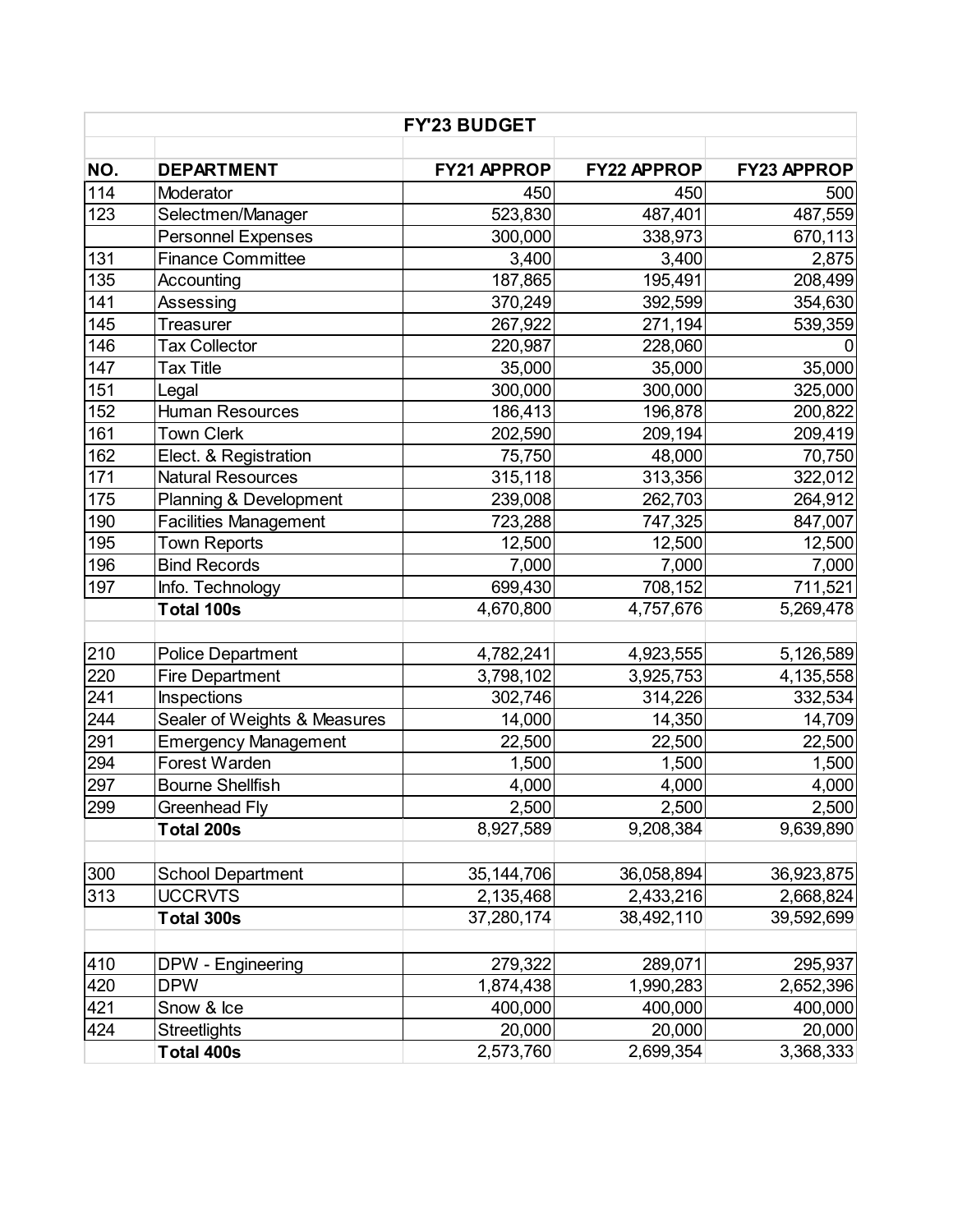| NO. | <b>DEPARTMENT</b>                                       | FY21 APPROP | FY22 APPROP | <b>FY23 APPROP</b> |
|-----|---------------------------------------------------------|-------------|-------------|--------------------|
| 510 | <b>Health Department</b>                                | 227,483     | 237,259     | 245,425            |
| 522 | <b>Nursing Department</b>                               | 169,905     | 178,254     | 182,932            |
| 540 | <b>Social Services</b>                                  | 35,000      | 35,000      | 35,000             |
| 541 | Senior & Community Services                             | 238,462     | 248,229     | 265,861            |
| 543 | Veterans                                                | 103,500     | 105,000     | 117,500            |
|     | Total 500s                                              | 774,350     | 803,742     | 846,718            |
| 610 | Library                                                 | 1,005,907   | 1,031,580   | 1,006,435          |
| 630 | Recreation                                              | 252,602     | 251,955     | 310,870            |
| 650 | DPW - Parks                                             | 30,850      | 30,850      | 30,850             |
| 671 | Hoxie / Grist Mill                                      | 3,500       | 3,500       | 56,000             |
| 693 | <b>Memorial Day</b>                                     | 1,200       | 1,200       | 1,200              |
| 694 | <b>Historic District</b>                                | 15,550      | 15,550      | 10,700             |
|     | Total 600s                                              | 1,309,609   | 1,334,635   | 1,416,055          |
|     |                                                         |             |             |                    |
|     | <b>Operating Budget Subtotal:</b>                       | 55,536,282  | 57,295,901  | 60,133,173         |
|     |                                                         |             |             |                    |
| 135 | Sanitation, Marina & SHGC Indirect Costs Transfers      |             |             | 80,000             |
| 171 | <b>Waterways Fund Transfer</b>                          |             |             | 7,500              |
| 220 | <b>Ambulance Fund Transfer</b>                          |             |             | 1,850,000          |
| 630 | Beach & Recreation Account Transfers (incl. Sandy Neck) |             |             | 336,757            |
| 650 | <b>Cemetery Trust Fund Transfer</b>                     |             |             | 35,000             |
| 671 | Hoxie House / Grist Mill Transfer                       |             |             | 10,000             |
|     | <b>Overlay Release</b>                                  |             |             |                    |
|     | <b>Inter-Fund Transfers Subtotal:</b>                   |             |             | 2,319,257          |
|     |                                                         |             |             |                    |
| 132 | <b>Reserve Fund</b>                                     |             |             | 500,000            |
| 710 | <b>Borrowing Expenses</b>                               |             |             | 150,000            |
| 750 | <b>Exempt Debt Outside Proposition 2.5</b>              |             |             | 2,283,713          |
| 750 | Non-Exempt Debt Inside Proposition 2.5                  |             |             | 1,276,872          |
| 910 | <b>Group Health Insurance</b>                           |             |             | 11,900,000         |
| 912 | Medicare                                                |             |             | 724,132            |
| 940 | Property & Liability Insurance                          |             |             | 1,500,000          |
| 941 | <b>Unemployment Account</b>                             |             |             | 100,000            |
| 950 | <b>Retirement Assessment</b>                            |             |             | 4,802,452          |
|     | Fund 80 OPEB Trust Fund                                 |             |             | 250,000            |
|     | Fund 83 Stabilization Fund                              |             |             | 100,000            |
|     | <b>Other Budget Accounts Subtotal:</b>                  |             |             | 23,587,169         |
|     |                                                         |             |             |                    |
|     | <b>FY'23 BUDGET TOTAL:</b>                              |             |             | 86,039,599         |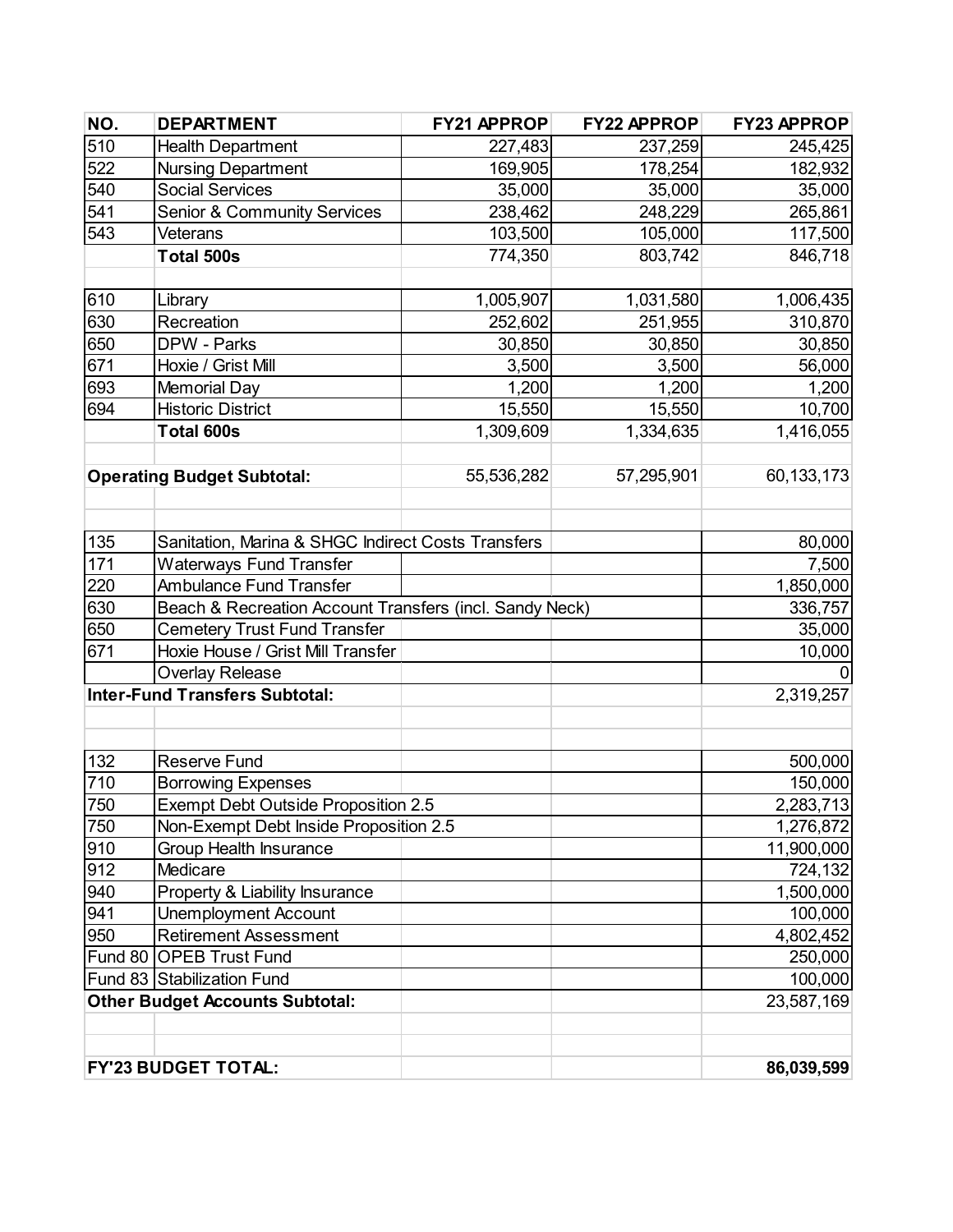**UNANIMOUSLY VOTED: That the Town hear the report of the Finance Committee and raise and appropriate \$81,720,342; transfer and appropriate \$2,000,000 from Free Cash; transfer and appropriate \$1,850,000 from the ambulance receipts reserved for appropriation account; transfer and appropriate \$50,000 from Sandwich East Boat Basin Marina enterprise fund; transfer and appropriate \$15,000 from the Sandwich Hollows Golf Club enterprise fund; transfer and appropriate \$15,000 from the DPW – Sanitation Division enterprise fund; transfer and appropriate \$336,757 from the beach parking receipts reserved for appropriation account; transfer and appropriate \$10,000 from the Hoxie House / Grist Mill receipts reserved for appropriation account; transfer and appropriate \$7,500 from the Waterways Fund; and transfer and appropriate \$35,000 from cemetery trust funds; to defray Town expenses for the Fiscal Year 2023 as itemized in the third column entitled FY'23 Appropriation, as printed in the Warrant under Article 2, and set the compensation of elected officials as follows:** 

| <b>Moderator</b>                   | 450      |
|------------------------------------|----------|
| <b>Chairman Board of Selectmen</b> | \$5,000  |
| Selectmen - 4 each                 | \$3,000  |
| <b>Chairman Board of Assessors</b> | \$2,000  |
| Assessors - 2 each                 | \$1,500  |
| <b>Town Clerk</b>                  | \$91,570 |

**This was a voice vote and declared carried unanimously by the Moderator.** 

#### **ARTICLE 3**

To see if the Town will vote in accordance with the provisions of M.G.L. c.44, §53F½ to raise and appropriate or transfer from available funds a sum of money, to be expended under the direction of the Board of Selectmen, for the purpose of establishing the FY'23 enterprise fund budgets for the Department of Public Works Sanitation Division, Sandwich Hollows Golf Club, Sandwich Marina, and Cable Public Access, in accordance with the following list, or take any other action relative thereto.

| <b>Enterprise Fund</b>                         | <b>Recommended FY'23 Budget</b> |
|------------------------------------------------|---------------------------------|
| <b>Cable Public Access</b>                     | 545,000                         |
| Department of Public Works Sanitation Division | 1,081,258                       |
| <b>Sandwich Hollows Golf Club</b>              | 1.104.334                       |
| Sandwich Marina                                | 2.072.517                       |

**UNANIMOUSLY VOTED: That the Town establish the FY'23 enterprise fund budgets, to be expended under the direction of the Board of Selectmen, for the Cable Public Access, Department of Public Works Sanitation Division, Sandwich Hollows Golf Club, and Sandwich Marina – East Boat Basin, in accordance with the provisions of M.G.L. c.44, §53F½ and the following list:** 

**Cable Public Access:** 

**Transfer and appropriate \$545,000 from Cable Public Access receipts** 

### **DPW – Sanitation Division:**

**Transfer and appropriate \$1,005,758 from DPW – Sanitation Division receipts and raise and appropriate \$60,500**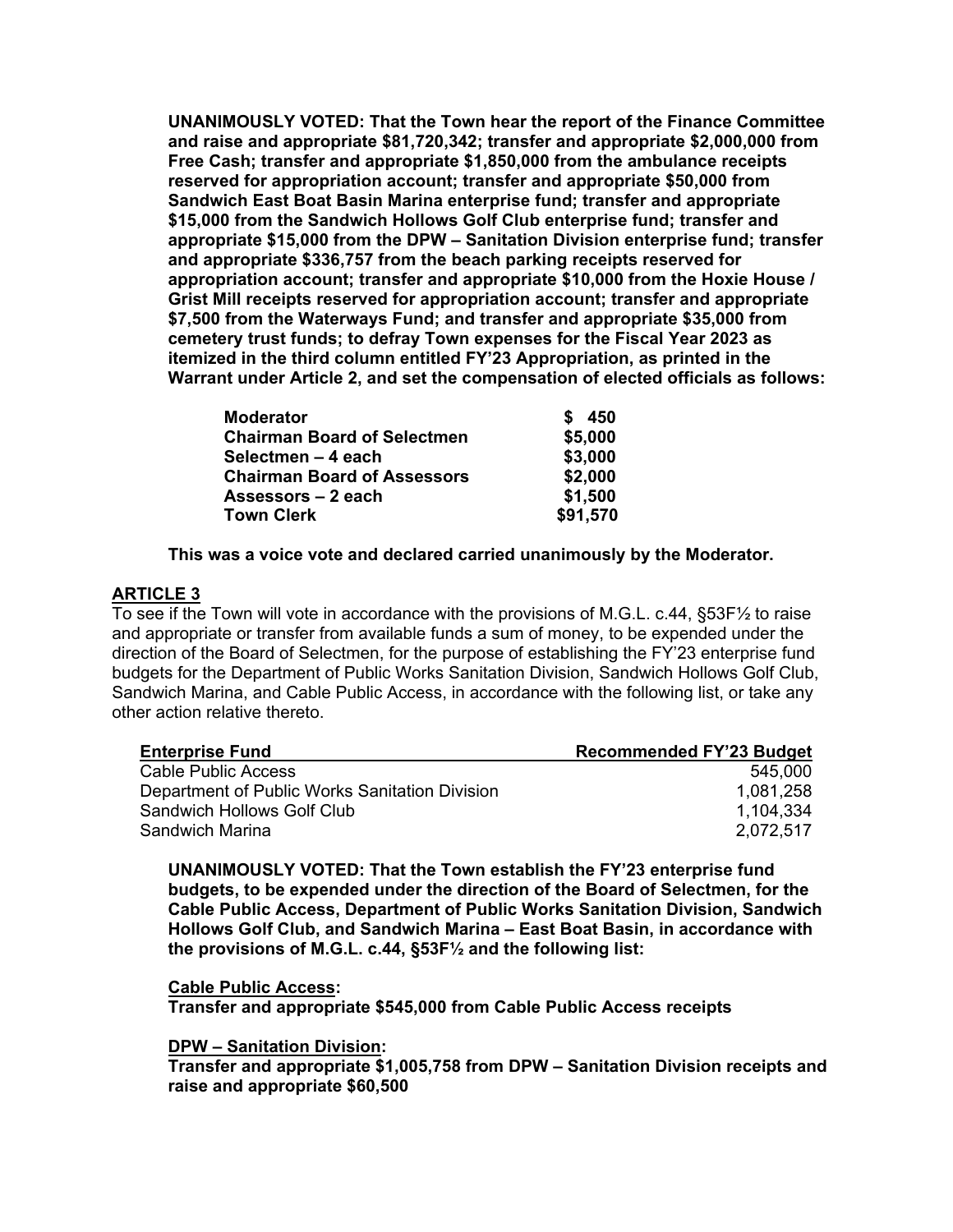### **Sandwich Hollows Golf Club: Transfer and appropriate \$1,089,334 from Golf Department receipts**

**Sandwich Marina – East Boat Basin: Transfer and appropriate \$1,950,500 from Sandwich East Boat Basin Marina receipts and \$72,017 from the Marina Enterprise Fund retained earnings** 

### **This was a voice vote and declared carried unanimously by the Moderator.**

## **ARTICLE 4**

To see if the Town will vote in accordance with the provisions of M.G.L. c.44, §53E1/2 and Section 2.11 of the Sandwich Town Bylaws to authorize the spending limits of revolving funds for the following Town departments for FY'23, to be expended under the direction of the Board of Selectmen, in accordance with the following list:

| <b>Revolving Account</b>                             | <b>Expenditure Limit</b> |
|------------------------------------------------------|--------------------------|
| <b>Recreation Programs</b>                           | \$525,000                |
| Solar Energy / Town Utilities                        | \$125,000                |
| Town Hall Meeting Room                               | \$10,000                 |
| Sand Hill School Community Center<br><b>Expenses</b> | \$10,000                 |
| Oak Crest Cove Expenses                              | \$12,000                 |
| Sandwich: A Cape Cod Town Book                       | \$2,000                  |
| <b>Senior &amp; Community Services Programs</b>      | \$60,000                 |
| <b>School Department Book Fines</b>                  | \$10,000                 |

or take any other action relative thereto.

**UNANIMOUSLY VOTED: That the Town set the spending limit for all Town & School Department revolving funds for Fiscal Year 2023, all as printed in the Warrant under Article 4. This was a voice vote and declared carried unanimously by the Moderator.** 

# **ARTICLE 5**

To see if the Town will vote to hear the report of the Capital Improvement Planning Committee, and further, to raise and appropriate or transfer from available funds the sum of \$300,000.00, or any other amount, and to transfer and appropriate the sum of \$125,000.00 from the Golf Department Enterprise Fund, or any other amount, to be expended under the direction of the Board of Selectmen, for the purpose of purchasing and repairing equipment, vehicles, and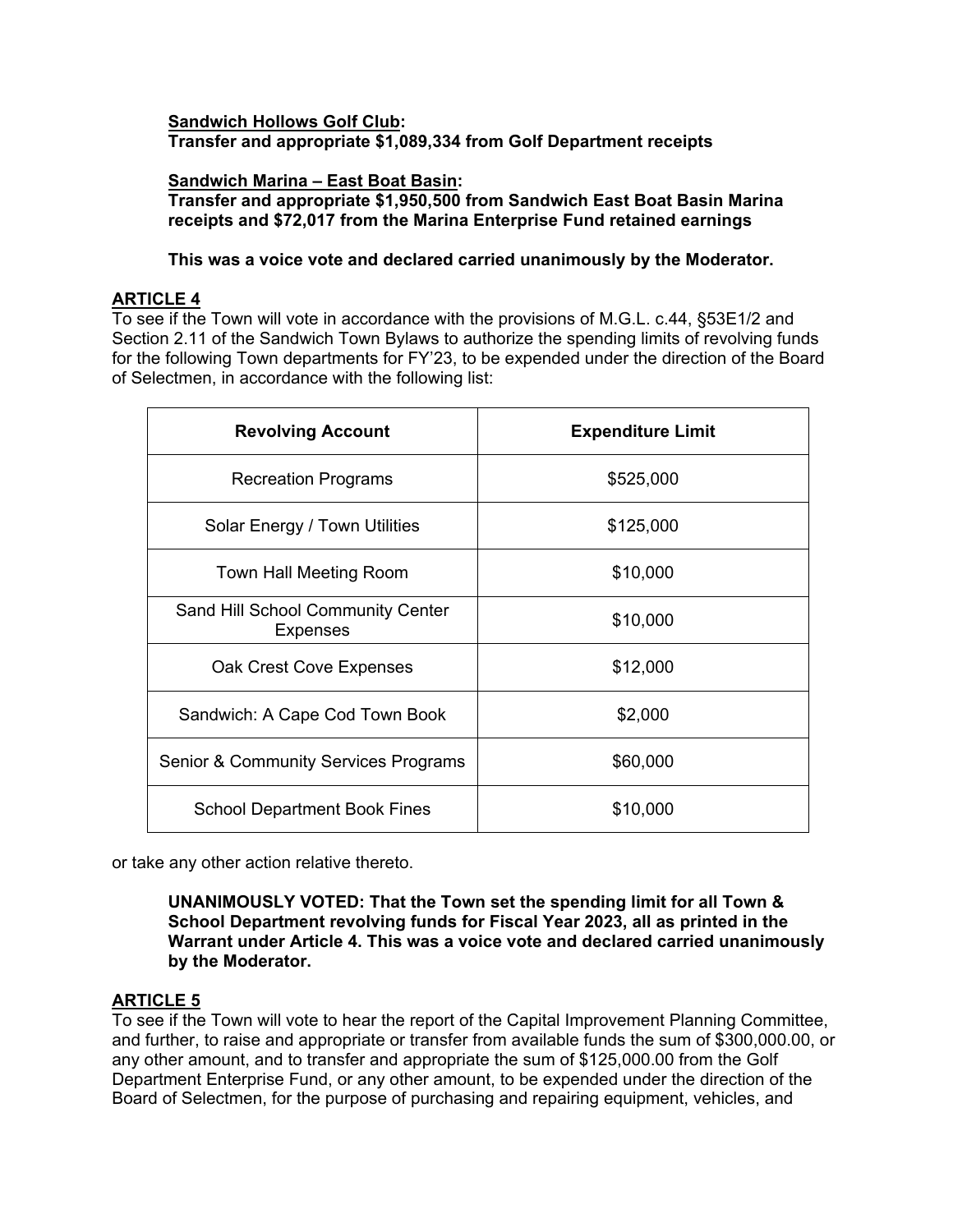buildings, and providing related services in accordance with the following list, for a total capital appropriation of \$425,000.00:

| <b>Capital List</b>                                          | <b>Amount</b> |
|--------------------------------------------------------------|---------------|
| Facilities Department – Town Building Repairs & Improvements | 150,000       |
| School Department - School Building Repairs & Improvements   | 150,000       |
| Golf Department - Repairs & Improvements                     | 125,000       |
| <b>Capital List Total</b>                                    | 425.000       |
| <b>Transfer Funding Sources</b>                              | <b>Amount</b> |
| <b>Golf Department Enterprise Fund</b>                       | 125,000       |
| <b>Capital Offset Total</b>                                  | 125,000       |

or take any other action relative thereto.

**UNANIMOUSLY VOTED: That the Town hear the report of the Capital Improvement Planning Committee and transfer and appropriate \$300,000 from Free Cash and transfer and appropriate \$125,000 from the Sandwich Hollows Golf Club enterprise fund retained earnings; to be expended under the direction of the Board of Selectmen, for the purpose of purchasing and repairing equipment, vehicles, and buildings, and providing related services as printed in the Warrant under Article 5. This was a voice vote and declared carried unanimously by the Moderator.** 

## **ARTICLE 6**

.

To see if the Town will vote to appropriate the sum of money, received or to be received, from the Chapter 90 State Aid to Highways Program for highway construction and/or maintenance on any State approved road during FY'23, or take any other action relative thereto.

**UNANIMOUSLY VOTED: That the Town appropriate the sum of money, received or to be received, from the Chapter 90 State Aid to Highways Program for highway construction and/or maintenance on any State approved road during FY'23. This was a voice vote and declared carried unanimously by the Moderator.** 

# **ARTICLE 7**

To see if the Town will vote to transfer and appropriate the sum of \$34,560.44, or any other amount, to be expended under the direction of the School Committee, from the Sandwich High School cellular antenna lease receipt reserved for appropriation account, under Chapter 154 of the Acts of 2009, for the purpose of the maintenance and improvement of exterior athletic fields and facilities at Sandwich High School, or take any other action relative thereto.

**UNANIMOUSLY VOTED: That the Town transfer and appropriate \$34,560.44, to be expended under the direction of the School Committee, from the Sandwich High School cellular antenna lease receipt reserved for appropriation account, under Chapter 154 of the Acts of 2009, for the purpose of the maintenance and improvement of exterior athletic fields and facilities at Sandwich High School. This was a voice vote and declared carried unanimously by the Moderator** 

### **ARTICLE 8**

To see if the Town will vote to transfer and appropriate the sum of \$89,267.58, or any other amount, from the beach renourishment receipts reserved for appropriation account, as established at the 2013 Annual Town Meeting under Article 23, to be expended under the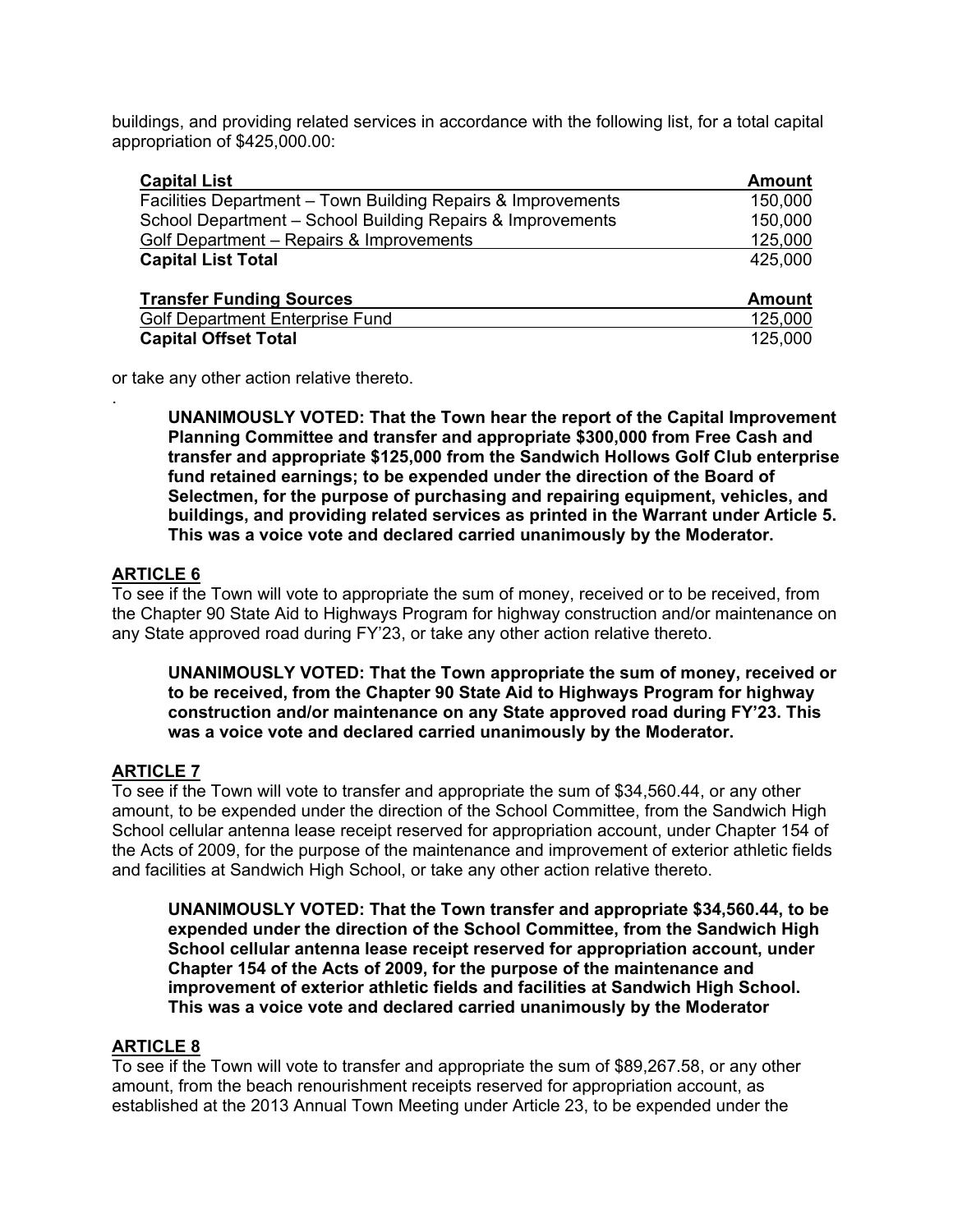direction of the Board of Selectmen, for the purpose of funding future public ocean beach and dune renourishment projects, or take any other action relative thereto.

**UNANIMOUSLY VOTED: That the Town transfer and appropriate \$89,267.58 from the beach renourishment receipts reserved for appropriation account, as established at the 2013 Annual Town Meeting under Article 23, to be expended under the direction of the Board of Selectmen, for the purpose of funding future public ocean beach and dune renourishment projects. This was a voice vote and declared carried unanimously by the Moderator.** 

# **ARTICLE 9**

To see if the Town will vote to raise and appropriate or transfer from available funds the sum of \$72,499.16, or any other amount, to be expended under the direction of the Board of Selectmen, for the purpose of funding the FY'23 Sandwich Promotions Fund as established under Chapter 313 of the Acts of 2020, in accordance with the following list; and further, to authorize the Board of Selectmen to enter into a grant agreement with the Sandwich Chamber of Commerce and Canal Region Chamber of Commerce, on such terms and conditions as the Board of Selectmen deems appropriate, setting forth the conditions under which such funds may be expended; or take any other action relative thereto.

| <b>Grant Recipient</b>                  | Amount    |
|-----------------------------------------|-----------|
| <b>Visitor Services Board</b>           | 28,999.66 |
| Sandwich Chamber of Commerce            | 28,999.66 |
| <b>Canal Region Chamber of Commerce</b> | 14.499.83 |
| <b>Sandwich Promotions Fund Total</b>   | 72.499.16 |

**UNANIMOUSLY VOTED: That the Town transfer and appropriate \$72,499.16, to be expended under the direction of the Board of Selectmen, for the purpose of funding the FY'23 Sandwich Promotions Fund as established under Chapter 313 of the Acts of 2020, as printed in the warrant under Article 9. This was a voice vote and declared carried unanimously by the Moderator.** 

# **ARTICLE 10**

To see if the Town will vote to transfer and appropriate \$150,000.00, or any other amount, from the Sandwich Marina Enterprise Fund retained earnings, to be expended under the direction of the Board of Selectmen, for the purpose of increasing the FY'22 Sandwich Marina budget for the purchase of fuel, or take any action relative thereto.

**UNANIMOUSLY VOTED: That the Town transfer and appropriate \$150,000 from the Sandwich Marina Enterprise Fund retained earnings, to be expended under the direction of the Board of Selectmen, for the purpose of increasing the FY'22 Sandwich Marina budget for the purchase of fuel. This was a voice vote and declared carried unanimously by the Moderator.** 

# **ARTICLE 11**

To see if the Town will vote to hear and act on the report of the Community Preservation Committee on the FY'23 Community Preservation budget and to appropriate from the Community Preservation Fund FY'23 estimated annual revenues the sum of \$75,000.00, or any other sum, to meet the administrative expenses and all other necessary and proper expenses of the Community Preservation Committee for FY'23; and further to reserve for future appropriation a sum of money from the Community Preservation Fund estimated annual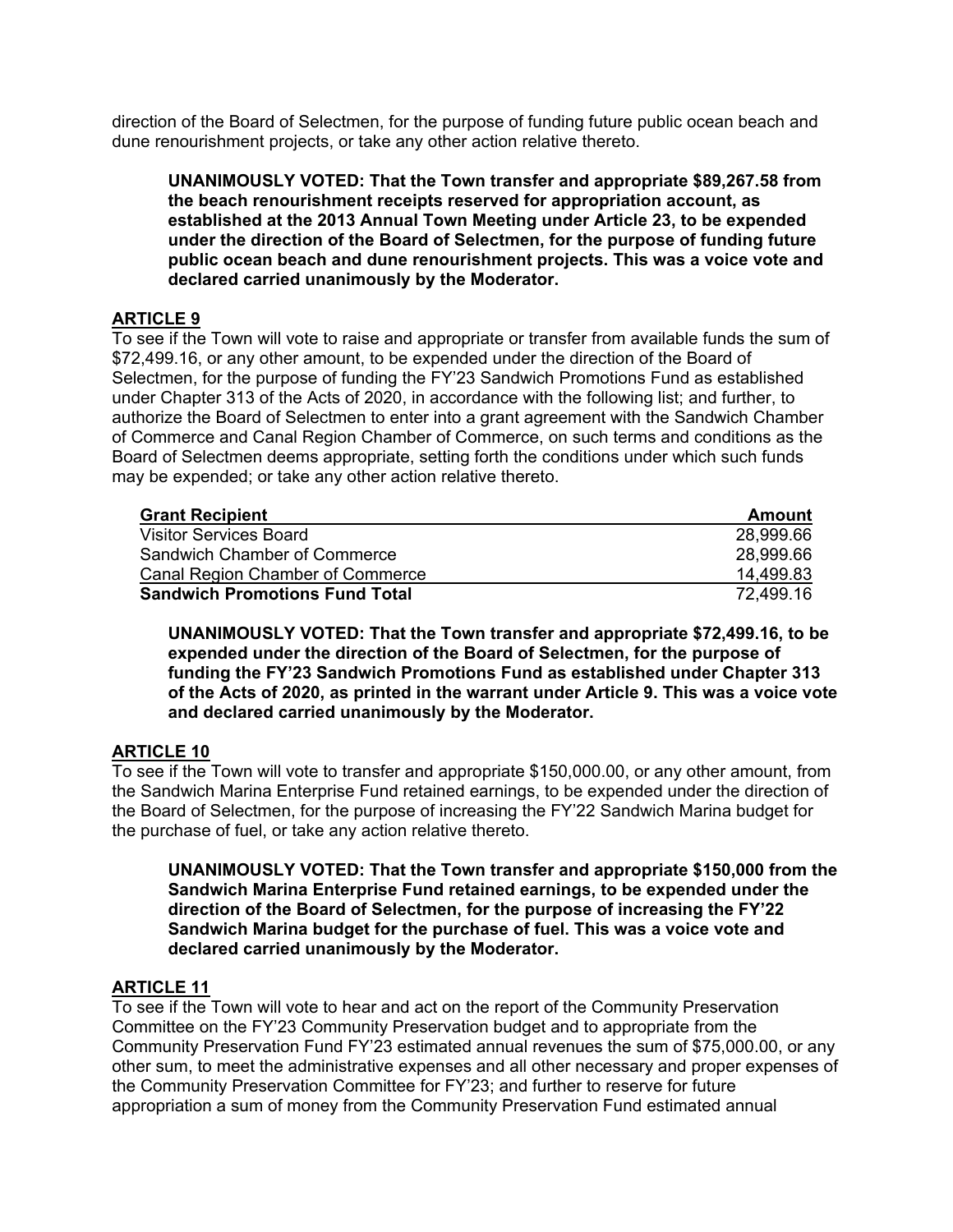revenues for open space, historic resources, and community housing purposes, as well as a sum of money to be placed in the FY'23 Budgeted Reserve for general Community Preservation Act purposes; and further to appropriate from the Community Preservation Fund a sum or sums of money for previously authorized Community Preservation Act debt payments; and further to appropriate from the Community Preservation Fund a sum or sums of money for Community Preservation projects or purposes as recommended by the Community Preservation Committee; or take any other action in relation thereto.

**UNANIMOUSLY VOTED: That the Town hear and act on the report of the Community Preservation Committee on the FY'23 Community Preservation budget and to appropriate from the Community Preservation Fund FY'23 estimated annual revenues the sum of \$75,000, to be expended under the direction of the Board of Selectmen, to meet the administrative expenses and all other necessary and proper expenses of the Community Preservation Committee for FY'23; and further, reserve for future appropriation from the Fiscal Year 2023 Community Preservation Fund estimated annual revenues the following sums: \$170,315 for open space purposes; \$170,315 for historic resources purposes; and \$170,315 for community housing purposes; and further transfer and appropriate \$902,625 from the Community Preservation Fund undesignated fund balance for debt payments. This was a voice vote and declared carried unanimously by the Moderator.** 

## **ARTICLE 12**

To see if the Town will vote to authorize the Board of Selectmen to grant any and all required real estate interests, including but not limited to, easements along the affected Town beaches, properties, and parking lots and to accept any real estate interests acquired by gift, purchase, or eminent domain as may be needed, associated with the U.S. Army Corps of Engineers' proposed Continuing Authorities Program Section 111 Shore Damage Mitigation Project and Cape Cod Canal dredging projects, and any beach nourishment and reconstruction project, for the purpose of accessing, constructing, operating, inspecting, and implementing said projects, on such terms and conditions and for such consideration as the Board of Selectmen may determine, and to further authorize the Board of Selectmen to execute any and all instruments as may be necessary to carry out such project; or take any action relative thereto.

**UNANIMOUSLY VOTED: That the Town authorize the Board of Selectmen to grant and accept any required easements associated with the U.S. Army Corps of Engineers' proposed Section 111 Shore Damage Mitigation Project and Cape Cod Canal dredging projects, and any beach nourishment and reconstruction project, as printed in the Warrant under Article 12. This was a voice vote and declared carried unanimously by the Moderator.** 

### **ARTICLE 13**

To see if the Town will vote to authorize the Board of Selectmen to acquire, by purchase, gift or eminent domain, permanent and/or temporary easements, for public way purposes, including without limitation, for the construction, installation, maintenance, improvement, repair, replacement and/or relocation of rights of way, sidewalks, walkways, driveways, drainage, slopes, grading, rounding, landscaping, and other appurtenances and/or facilities, to enable the Town to undertake the Route 130 and Quaker Meetinghouse Road Roadway Improvements Project and for any and all purposes incidental or related thereto, in, on and under portions of the parcels of land located on Route 130 and Quaker Meetinghouse Road shown on a plan entitled "Location Plan, Town of Sandwich, QMH Rd at Route 130 Roadway Project," prepared by Stantec Consulting Services, Inc. dated April 7, 2022, a copy of which is on file with the Town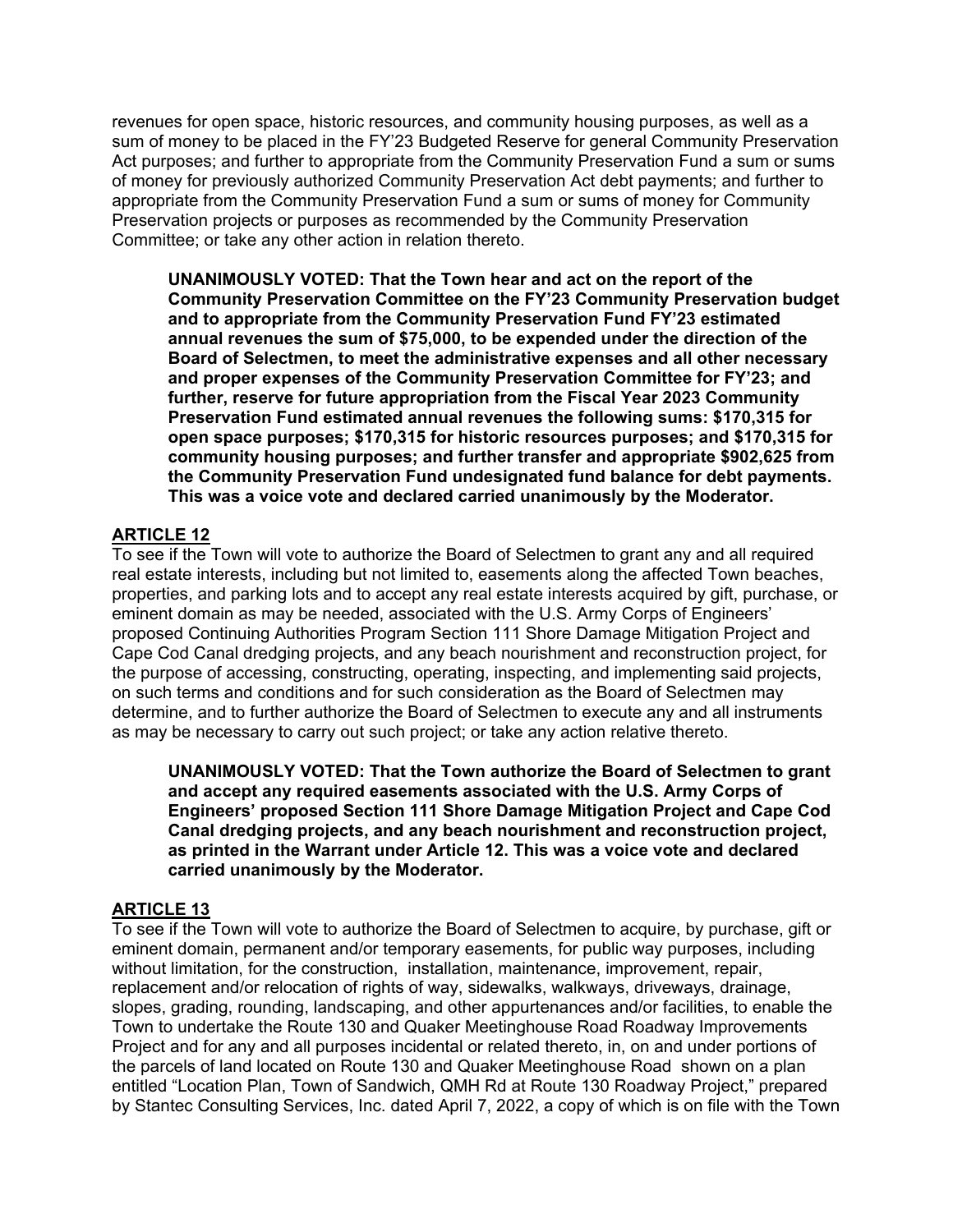Clerk, as said plan may be amended and/or incorporated into an easement plan, and, further, authorize the Board of Selectmen to enter into all agreements and take any and all actions as may be necessary or appropriate to effectuate the foregoing purposes; or take any other action relative thereto.

**UNANIMOUSLY VOTED: That the Town authorize the Board of Selectmen to accept any required easements for the Route 130 and Quaker Meetinghouse Road Roadway Improvements Project, as printed in the Warrant under Article 13. This was a voice vote and declared carried unanimously by the Moderator.** 

## **ARTICLE 14**

To see if the Town will vote to raise and appropriate, transfer from available funds, or borrow a sum of money for the purpose of constructing improvements and remodeling, constructing, reconstructing and making extraordinary repairs to the Sandwich Hollows Golf Course buildings, grounds, and public infrastructure, including improvements to the irrigation, water supply well and pumping systems, storage facilities, and associated equipment and supplies, and all other costs incidental and related thereto; and further to authorize the Board of Selectmen to enter into any and all contracts necessary to carry out such project; or take any action relative thereto.

**VOTED: That the Town appropriate \$3,500,000 for the purpose of constructing improvements and remodeling, constructing, reconstructing and making extraordinary repairs to the Sandwich Hollows Golf Course buildings, grounds, and public infrastructure, including improvements to the irrigation, water supply well and pumping systems, storage facilities, and associated equipment and supplies, and all other costs incidental and related thereto, that to meet this appropriation the Treasurer, with the approval of the Board of Selectmen, be authorized to borrow \$3,500,000 and to issue any bonds or notes that may be necessary for such purpose pursuant to M.G.L. c.44, §7(1), or any other enabling authority; that while the bonds issued for this project shall be general obligations of the Town, it is the intent said debt service shall be paid from Sandwich Hollows Golf Course receipts; and authorize the Board of Selectmen to enter into any and all contracts necessary to carry out such project. This was a voice vote and declared carried by the required two-thirds majority by the Moderator.** 

# **ARTICLE 15**

To see if the Town will vote to raise and appropriate, transfer from available funds or borrow a sum of money for the purpose of constructing improvements and remodeling, constructing, reconstructing and making extraordinary repairs to Sandwich Public Schools buildings, grounds, playgrounds, and public infrastructure, including improvements at Sandwich High School located at 365 Quaker Meetinghouse Road, Oak Ridge School located at 260 Quaker Meetinghouse Road, Forestdale School located at 151 Route 130, and the Human Services Building located at 270 Quaker Meetinghouse Road, and all other costs incidental and related thereto; and further to authorize the School Committee to enter into any and all contracts necessary to carry out such project; provided that said appropriation shall be contingent upon the passage of a so-called Proposition Two and One-half debt exclusion referendum in accordance with M.G.L. c.59, §21 C(k), or take any action relative thereto.

**VOTED: That the Town appropriate \$15,750,000 for the purpose of constructing improvements and remodeling, constructing, reconstructing and making extraordinary repairs to Sandwich Public Schools buildings, grounds, playgrounds, and public infrastructure, including improvements at Sandwich High**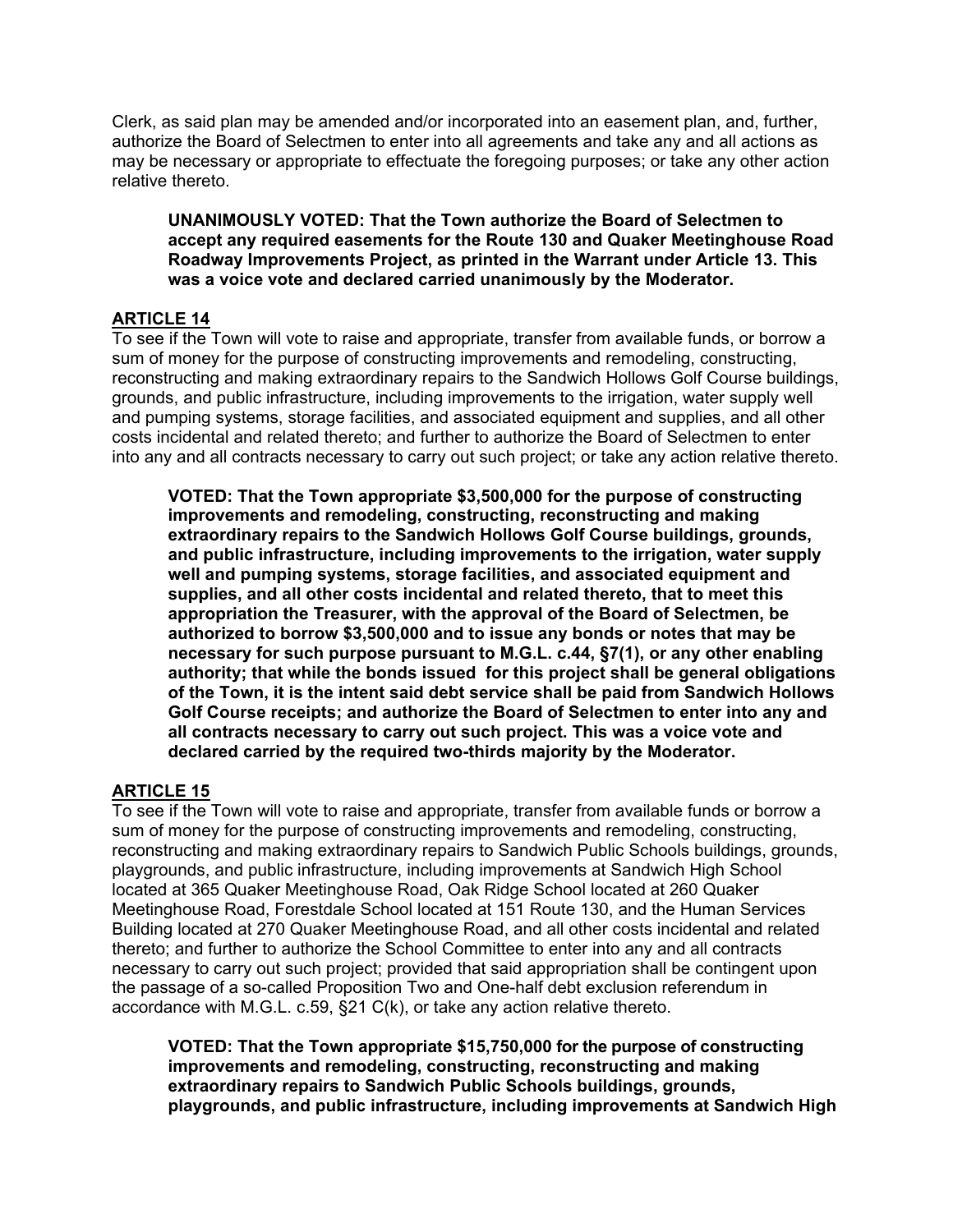**School located at 365 Quaker Meetinghouse Road, Oak Ridge School located at 260 Quaker Meetinghouse Road, Forestdale School located at 151 Route 130, and the Human Services Building located at 270 Quaker Meetinghouse Road, and all other costs incidental and related thereto; and to meet this appropriation authorize the Treasurer, with the approval of the Board of Selectmen, to borrow \$13,000,000 pursuant to M.G.L. c.44, §7(1), or any other enabling authority, and to issue bonds and notes therefor, to transfer and appropriate \$750,000 from the Town's Sale of Land Sinking Fund Account, and transfer and appropriate \$2,000,000 in School Department Elementary and Secondary School Emergency Relief grant funds; and further to authorize the School Committee to enter into any and all contracts necessary to carry out such project; provided that said appropriation shall be contingent upon the passage of a so-called Proposition Two and One-half debt exclusion referendum in accordance with M.G.L. c.59, §21 C(k). This was a voice vote and declared carried by the required two-thirds majority by the Moderator.** 

# **ARTICLE 16**

## **Article: Commercial Single-Use Plastic Water Bottle Ban**

To see if the Town will vote to adopt the following as a general by-law and to insert it into the Code of the Town of Sandwich, Massachusetts.

### **Section 1. Sale of Single-use Plastic Water Bottles**

Effective on September 12, 2022, it shall be unlawful to sell non-carbonated, unflavored drinking water in single-use plastic bottles of less than one gallon in the Town of Sandwich.

Enforcement of this regulation will begin September 12, 2022.

### **Section 2. Definitions**

A single-use plastic bottle is a beverage container made from any type of plastic resin.

### **Section 3. Exemptions**

Sales or distribution of non-carbonated, unflavored drinking water in single-use plastic bottles occurring subsequent to a declaration of emergency (by the Emergency Management Director or other duly authorized Town, County, Commonwealth or Federal official) affecting the availability and/or quality of drinking water to residents of the Town shall be exempt from this bylaw until seven days after the declaration has ended.

### **Section 4. Enforcement**

Enforcement of this article shall be the responsibility of the Town Manager or his/her designee. The Town Manager shall determine the inspection process to be followed, incorporating the process into other Town duties as appropriate.

Any establishment conducting sales in violation of this article shall be subject to a non-criminal disposition fine as specific in G.L. Chapter 40 § 21D. The following penalties apply:

- First violation: Written warning
- Second violation: \$150 fine
- Third and subsequent violations: \$300 fine

Each day a violation continues constitutes a separate violation, incurring additional fines. Any such fines collected shall be payable to the Town of Sandwich.

All businesses will be routinely inspected until the Town Manager deems the inspection to no longer be required.

### **Rationale**

Single-use plastic bottles impact environmental health, and the health and longevity of other species, who may ingest plastic as food. Ultimately, plastic re-enters the human food chain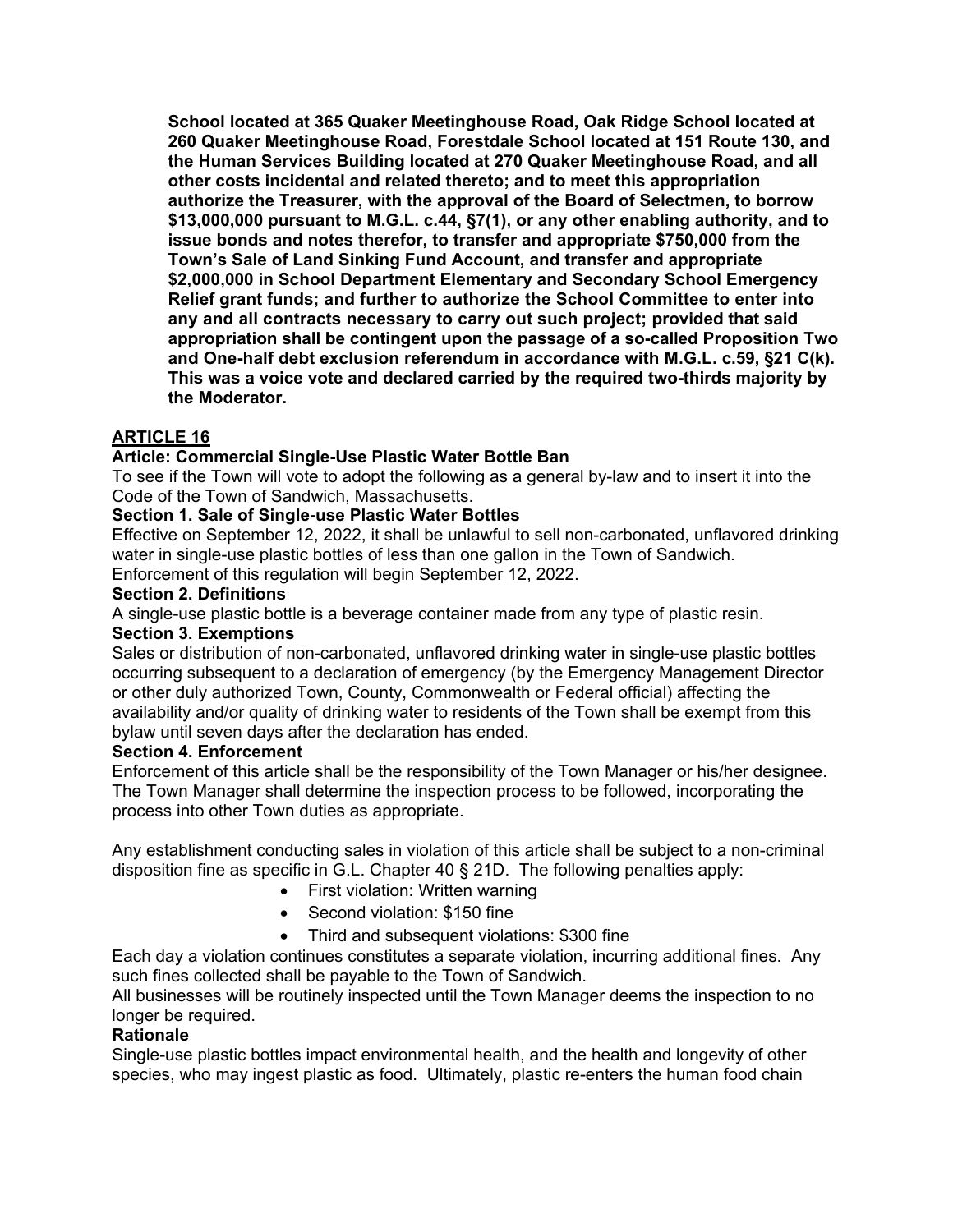where the adverse consequences are both known and emerging. Plastics pollute and impact our environment across their lifecycle from production to use to disposal.

Over 1,500 single-use plastic water bottles are used and discarded in the U.S. per second. Elimination of the use of single-use plastic water bottles will have a significant impact on future plastic-based pollution including the nation's greenhouse gas footprint and is consistent with protection of the natural environment in Sandwich, Barnstable County, our nation and our earth, which we have a common responsibility to protect and steward.

*(Submitted by Petition)* 

**David Sampson of Cove Road made a motion to call the question. There was a second from the floor. This was a voice vote and declared carried by the required two-thirds majority by the Moderator.** 

**COUNTED VOTE: That the Town adopt a new General Bylaw banning the sale of single-use plastic bottles as printed in the Warrant under Article 16. This was a counted vote and declared not carried by the Moderator by a vote was 225 yeas and 297 nays.** 

### **ARTICLE 17**

To see if the Town will vote to amend the Town of Sandwich Bylaws, Chapter 9, Boat Operations and Use of Waterways, Section 9.04, Horsepower, and Section 9.05, Operation, by inserting the words highlighted in red and underlined and deleting the words highlighted in strikethrough as written below, or take any action relative thereto.

#### **Section 9.04: Horsepower**

4) There shall be no horsepower limitation on Peters Pond.

a) The use of Personal Watercrafts, including jet ski watercraft, surf jet watercrafts, and wet bike watercrafts is prohibited on Peters Pond.

### **Section 9.05: Operation**

1) Vessels shall not be operated on any pond at greater than headway speed and create no wake – wash, between the hours of sunset to sunrise.

2) No vessel shall be operated at any time on any pond in an overloaded condition.

3) Motorboats and Personal Watercraft shall not be operated within a shoreline safety zone except for the purpose of launching or retrieving such vessel provided they remain outside of the designated swimming area(s), and operate at headway speed, only within the shoreline safety zone.

4) Personal Watercraft operation is prohibited on Peters Pond, after the hour of 7:00 PM or after sunset, whichever occurs first, and before sunrise, daily.

5) Personal Watercraft operation is prohibited on Peters Pond, when vision is unduly restricted by weather.

*(Submitted by Petition)*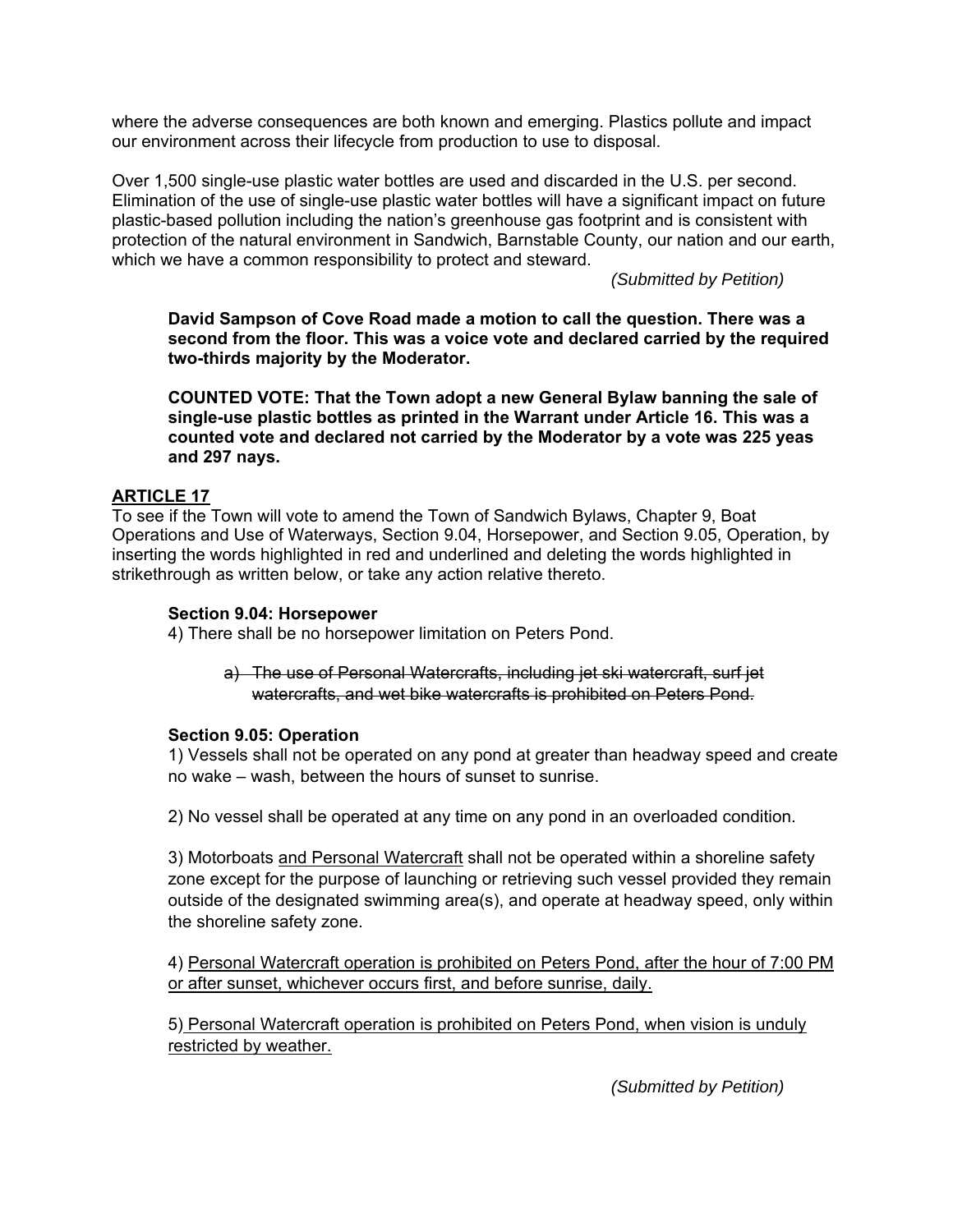**Nancy Horn of Pine Grove Circle made a motion to fix the method of voting to a card count. There was a second from the floor. This was a voice vote and declared carried by the Moderator.** 

**Carl Johansen of Oxford Road made a motion to call the question. There was a second from the floor. This was a voice vote and declared carried by the required two-thirds majority by the Moderator.** 

**COUNTED VOTE: That the Town amend the Town of Sandwich Bylaws, Chapter 9, Boat Operations and Use of Waterways, Section 9.04, Horsepower, and Section 9.05, Operation, as printed in the Warrant under Article 17. This was a counted vote and declared not carried by the Moderator by a vote of 61 yeas and 363 nays.** 

**At this time the Moderator appointed Town Clerk, Taylor White, as temporary moderator for Article 18.** 

### **ARTICLE 18**

#### **Summary**

The Town previously voted to prohibit adult-use marijuana retailers in all Town zoning districts. These articles seek to amend the Zoning Bylaw 8000 to allow the Registered Marijuana Dispensary ("RMD", now referred to as a Medical Marijuana Treatment Center, or "MTC") established in Sandwich by special permit in the medical marijuana overlay district to become a Colocated Marijuana Operation ("CMO") consisting of the existing MTC and an adult-use marijuana retailer (a "Marijuana Retailer") so that it may sell adult-use marijuana products pursuant to M.G.L. c. 94G and regulations set forth at 935 C.M.R. 500.00 et seq., and to further collect marijuana sales tax on the such adult-use sales pursuant to M.G.L. c. 64N. The undersigned believe that the Town's benefit from the tax collected plus certain other fees that may be collected under the Host Community Agreement will bring significant financial benefit to the Town without incurring additional expense.

### **Petition Article I**

To see if the Town of Sandwich will vote to amend the Sandwich Protective Zoning By-Law in Sections 8000, 8001, 8002, 8003, 8004, 8005, 8006 and 8050, and by adding Section 8051 as follows: (2/3 majority vote required)

(Note: Proposed new language appears in bold and underlined. Deleted language appears in strikethrough)

#### **8000. Medical Marijuana Overlay District.**

**8001. Purpose.** The purpose of this Section is to provide for the placement of a Registered Marijuana Dispensary **Medical Marijuana Treatment Center** (RMD **MTC), or colocated marijuana operation consisting of a MTC and an adult-use marijuana retailer (hereinafter referred to as a CMO)** in accordance with the Humanitarian Medical Use of Marijuana at **M**GL c. 94I, App. S1 1 et seq. **and the Regulation of and the Use and Distribution of Marijuana Not Medically Prescribed at MGL c. 94G et seq.,** in a location suitable for a lawful medical **and/or adult-use retail** marijuana facility and to minimize adverse impacts of a RMD**MTC or CMO** on adjacent properties, residential neighborhoods, and locations where minors congregate by regulating the siting, design, placement, security and removal of a RMD**MTC or CMO.**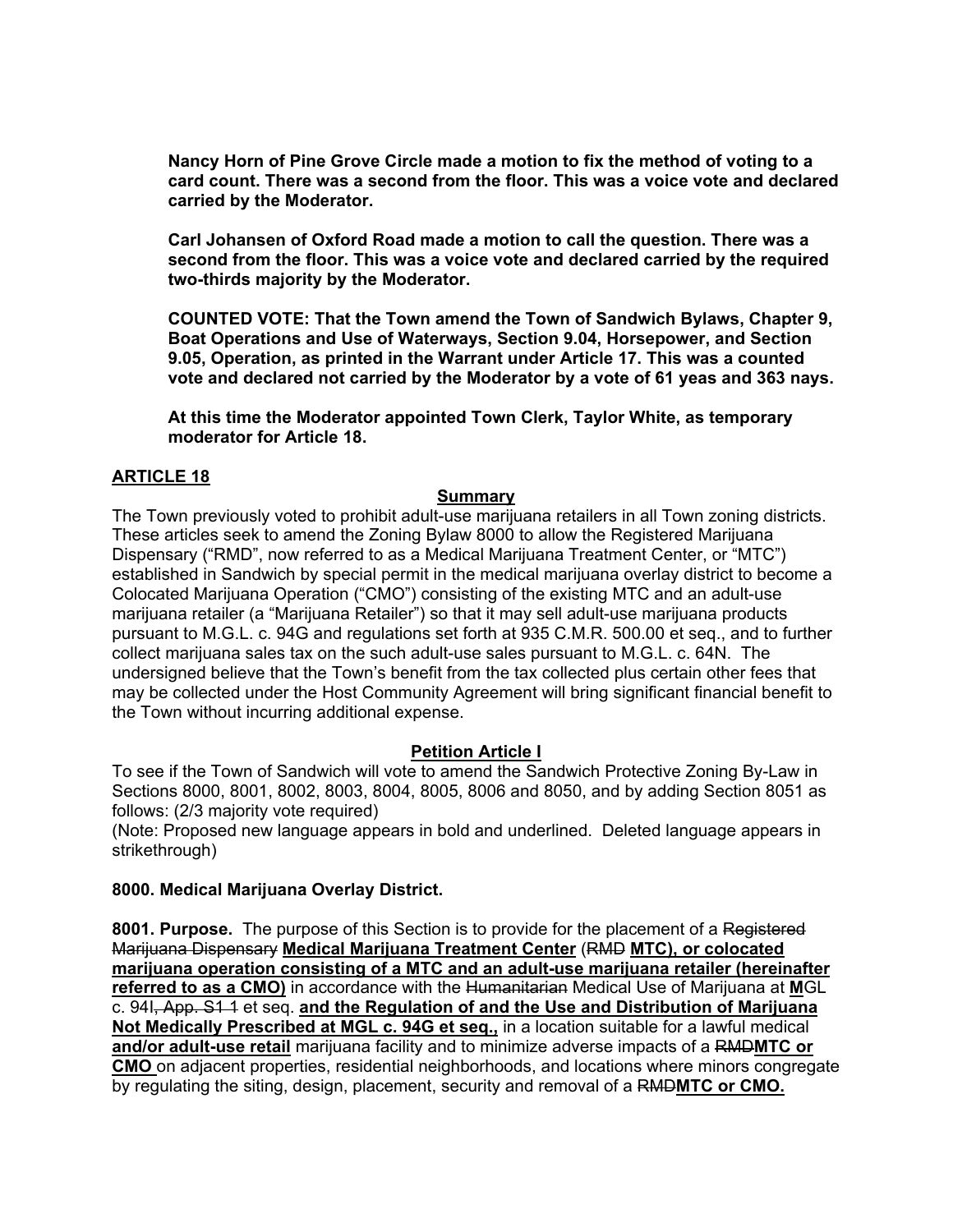Where not expressly defined in the Zoning Bylaw, terms herein shall be interpreted as defined in the Humanitarian Medical Use of Marijuana Act G.L. c. 94C. App. S 1-1, et seq.**, MGL c. 94G et seq., and the Cannabis Control Commission Regulations promulgated thereunder, 935 CMR 500 et seq. and 935 CMR 501 et seq.** and the Department of Public Health (DPH) Regulation promulgated thereunder, 105 CMR 725, et seq., and otherwise by their plain language.

**8002. Overlay District.** The Medical Marijuana Overlay District (MMOD) is hereby established as an overlay district. The boundaries of the MMOD are shown on the Zoning Map on file with the Town Clerk. If the provisions of the MMOD are silent on a zoning regulation, the requirements of the underlying district shall apply. If the provisions of the MMOD conflict with the requirements of the underlying district, the requirements of the MMOD shall control. Land within the MMOD may be used for either:

- 1. A Registered Marijuana Dispensary (RMD**MTC**) **or CMO** in which case the requirements set forth in this Section shall apply; or
- 2. A use allowed in the underlying district in which case the requirements of the underlying district shall apply.

# **8003. Location.**

- 1. The MMOD overlay is located in the B-2 medical campus area along Route 130 in Sandwich between Massachusetts Military Reservation, the Route 6 Mid-Cape Highway and the Sandwich Industrial Park as shown on the zoning map on file with the Town Clerk. This location is suitable because it is highly visible with direct access to state highways and byways, easy access for public and emergency services, and relatively central location within the community. The overlay district also share proximity with other medical uses within this campus area.
- 2. A RMD**MTC or CMO** shall not be located within 500 feet of any of the following facilities that are in existence at the time of permit application:
	- a. School, including a public or private elementary, vocational or secondary school or a public or private college, junior college or university;
	- b. Child Care Center as defined in MGL Chapter 15D Section 1A;
	- c. Public park; or
	- d. Any facility where the primary purpose is to serve persons under age 18 who commonly congregate to participate in scheduled and structured activities other than medical uses.
- 3. Measurement of distance for the purpose of the bylaw shall be measured from property line to property line. The Zoning Board of Appeals may waive this distance requirement by a supermajority vote as part of the issuance of a Special Permit in any of the following instances:
	- a. Renewal of a Special Permit for an existing RMD**MTC or CMO**; or
	- b. New application (change of applicant) for an existing RMD**MTC or CMO**; or
	- c. If the applicant demonstrates that a RMD**MTC or CMO** would otherwise be effectively prohibited within the Town; **or**
	- d. The applicant demonstrates that the RMD**MTC or CMO** will employ adequate security measures to prevent diversion of medical marijuana to minors who are not qualifying patients pursuant to 105 CMR 725.004**935 CMR 500 et seq. and 935 CMR 501 et seq.**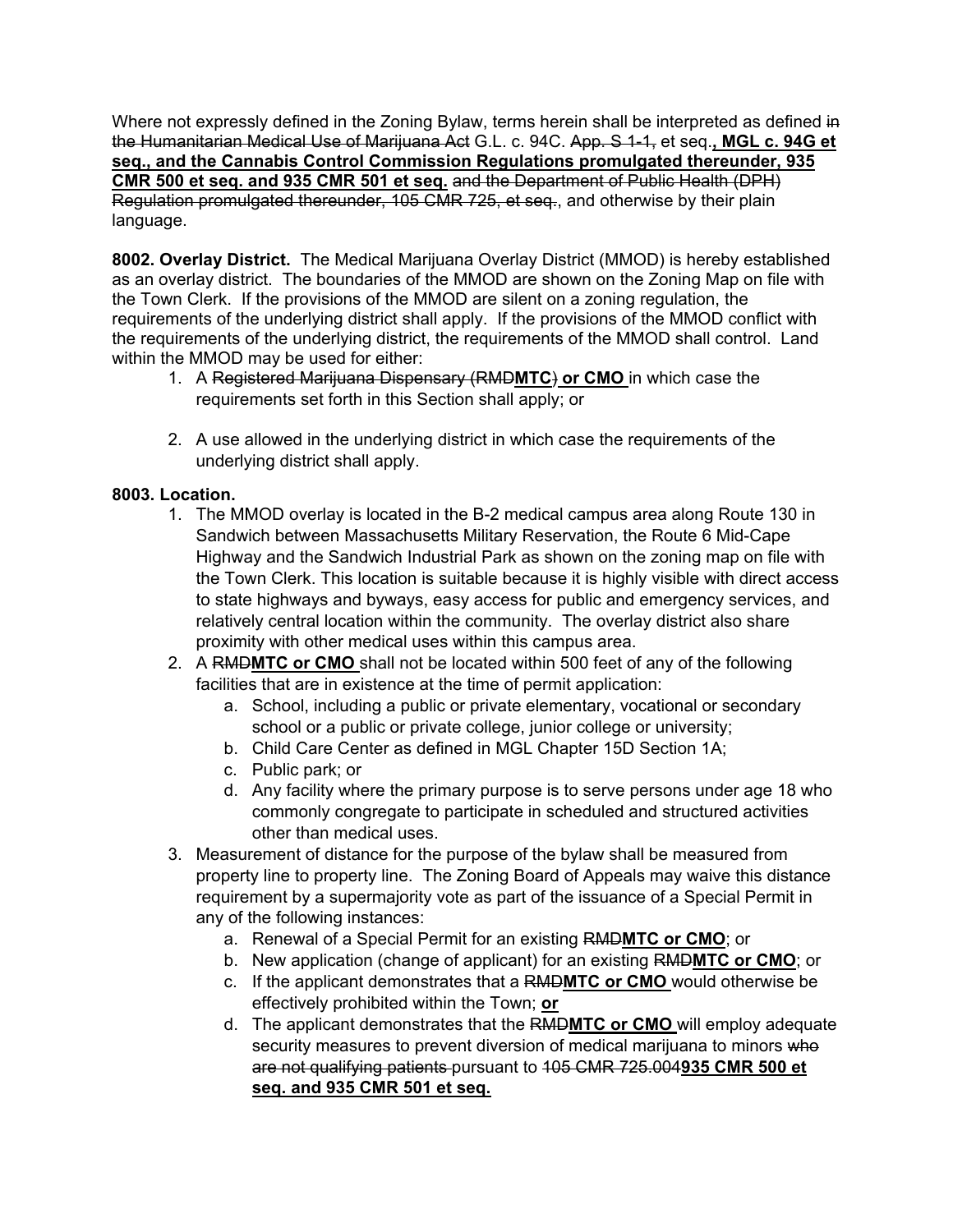## **8004. Eligibility.**

- 1. Only one RMD**MTC or CMO** shall be permitted within the Town. As defined in Section 10.2 a RMD can either dispense, prepare, cultivate or any combination thereof. Therefore, any facility with one or a combination of these activities constitutes a RMD.
- 2. Only an applicant holding a valid Provisional Certificate of Registration **License** from the Department of Public Health **Cannabis Control Commission (CCC)** is eligible to apply for a Special Permit under this Section.

## **8005. Administration and Procedure.**

- 1. One RMD**MTC or CMO** shall be permitted in the MMOD pursuant to a Special Permit. The Zoning Board of Appeals shall be the Special Permit Granting Authority (SPGA) for a RMD**MTC or CMO** Special Permit. In addition to the RMD**MTC or CMO** Special Permit, applicants are urged to attend a voluntary town staff Site Plan Review.
- 2. The Zoning Board of Appeals shall notify and refer copies of RMD**MTC or CMO**  applications to the appropriate Town officials, such as Police Department, Fire Department, Building Commissioner, Town Engineer, Highway Superintendent, Health Department, Water Department, and Council on Aging, who have expertise or responsibilities relating to the application or serve constituencies likely to use a RMD**MTC or CMO**. These reviewers may examine the application and submit written comments to the Zoning Board of Appeals. Failure to submit written comments by the designated deadline shall be construed as a lack of opposition to the proposal.
- 3. Applicants for a RMD**MTC or CMO** Special Permit shall follow the application requirements on forms provided by the Zoning Board of Appeals or their designee.
	- a. An applicant for a Special Permit to operate a RMD**MTC or CMO** under this bylaw shall submit the following to the Zoning Board of Appeals for its review:
		- 1) A copy of its Provisional Certificate of Registration **License** from the Massachusetts Department of Public Health (DPH) **CCC**;
		- 2) A copy of any waivers of DPH **CCC** regulations issued to the RMD**MTC or CMO**;
		- 3) A full description of all security measures including employee security policies approved by the DPH **CCC**;
		- 4) A copy of the emergency procedures approved by the DPH **CCC**;
		- 5) A copy of the policies and procedures for patient or personal caregiver home delivery approved by DPH **the CCC**;
		- 6) A copy of the policies and procedures for the transfer, acquisition or sale of marijuana between RMDs **marijuana establishments** as approved by the DPH **CCC**; and
		- 7) A security contingency plan to address emergency situations and conditions presented by emergencies such as extended power outage and natural disasters.
	- b. The site plan shall clearly delineate various areas of the RMD**MTC or CMO**  (both indoors and outdoors) including but not limited to as public access areas, employee-only access areas, storage, cultivation, preparation, waste disposal, administrative, transportation and loading as well as parking areas.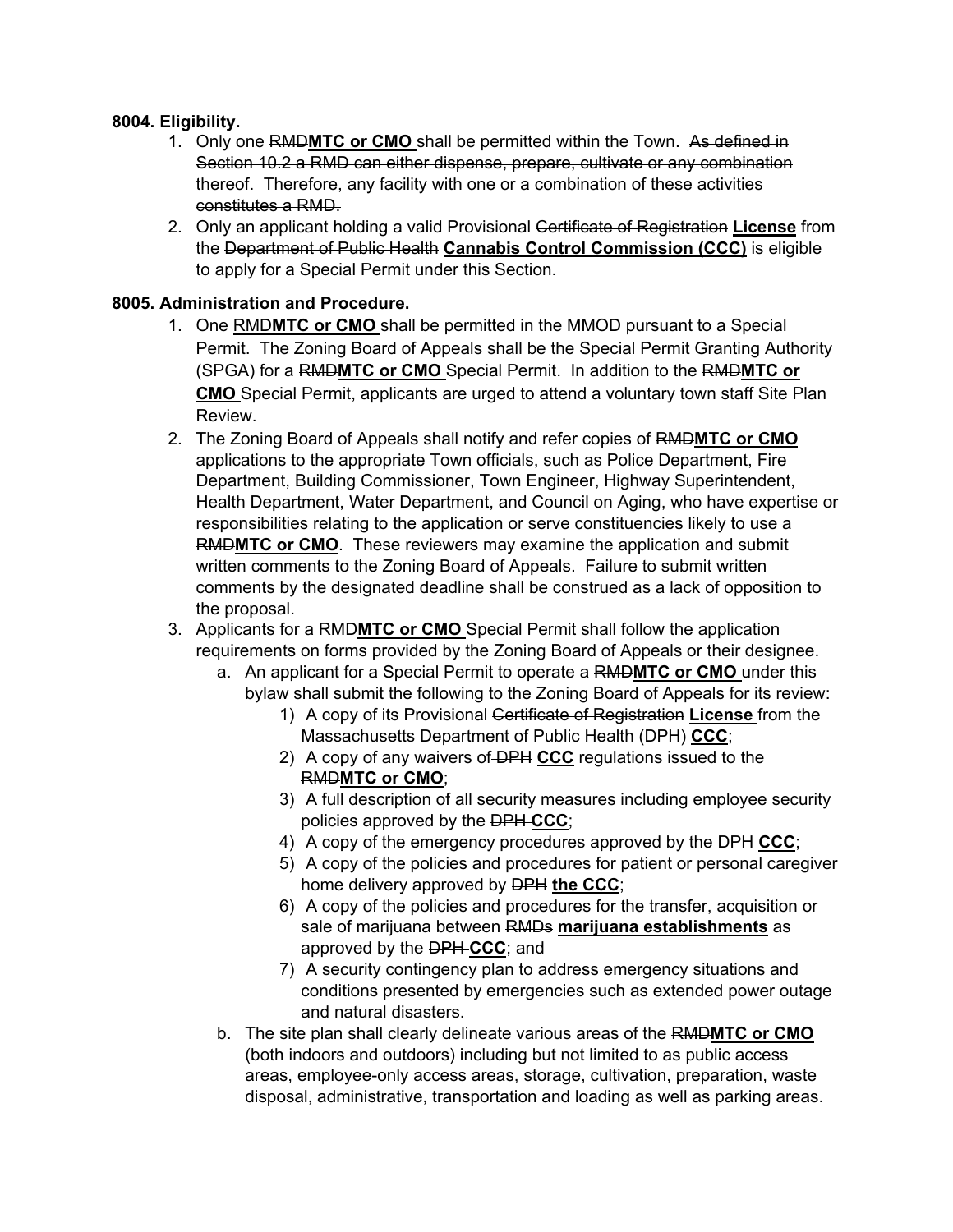Site plans and/or application narrative shall contain sufficient information so that the Zoning Board of Appeals can evaluate the following design and operational standards.

- 4. Design Standards. The facility shall meet the following minimum requirements:
	- a. a. All activities related to the RMD**MTC or CMO** with regard to processing, cultivation, or storage of marijuana shall be conducted indoors. No materials, plants or byproducts shall be visible from outside of the premises/building. With the exception of loading areas, no operations shall be visible to the public;
	- b. The facility may include waiting areas for **customers,** patients and caretakers and area where **customers,** patients and caregivers receive instruction about use of the product and other activities directly related to administration of services. There shall not be any facilities for use by the general public such as public reception areas, public restrooms or public lounge or seating areas;
	- c. All shipping and receiving areas shall exclusively serve the RMD**MTC or CMO**. In the case of a multi-use or multi- tenant site, the RMD**MTC or CMO**  shall be laid out and designed to ensure separation from other uses or tenants at the site;
	- d. The facility shall have adequate water supply, stormwater systems, sewage disposal, and surface and subsurface drainage;
	- e. Adequate lighting, including night lighting that provides for monitoring of building and site security;
	- f. Signage is limited to that which is permitted under 105 CMR 725.100 (L) **935 CMR 500.00 et seq. and 935 CMR 501.00 et seq.** and shall comply with the Town of Sandwich Sign Bylaw.
- 5. Security and Operational Standards.
	- a. The Zoning Board of Appeals shall request review and comment from the Chief of Police or designee. Failure to submit written comments by a designated deadline set by the Zoning Board of Appeals shall be construed as a lack of opposition to the proposal. The Chief of Police or designee mat recommend reasonable security conditions to the Board;
	- b. The applicant under this Section shall provide and keep up to date contact information as required by the Chief of Police and Building Commissioner such as name, telephone number and electronic mail address of a contact person who must be available 24 hours a day.
	- c. Security Design Requirements. At a minimum, the security features used to protect the site shall fully comply with 105 CMR 725 **935 CMR 500.00 et seq. and 935 CMR 501.00 et seq.** and, in addition, must have the following capabilities:
		- 1) A security camera system that monitors all entrances and exits for vehicles and persons as well as all areas where marijuana is received, stored, processed, sent or otherwise handled;
		- 2) The security camera system shall have a minimum 180 day storage capacity;
		- 3) Access and egress to all entrances and exits for vehicles and persons into areas where marijuana is received, stored, processed, sent or otherwise handled shall be controlled by an electronic access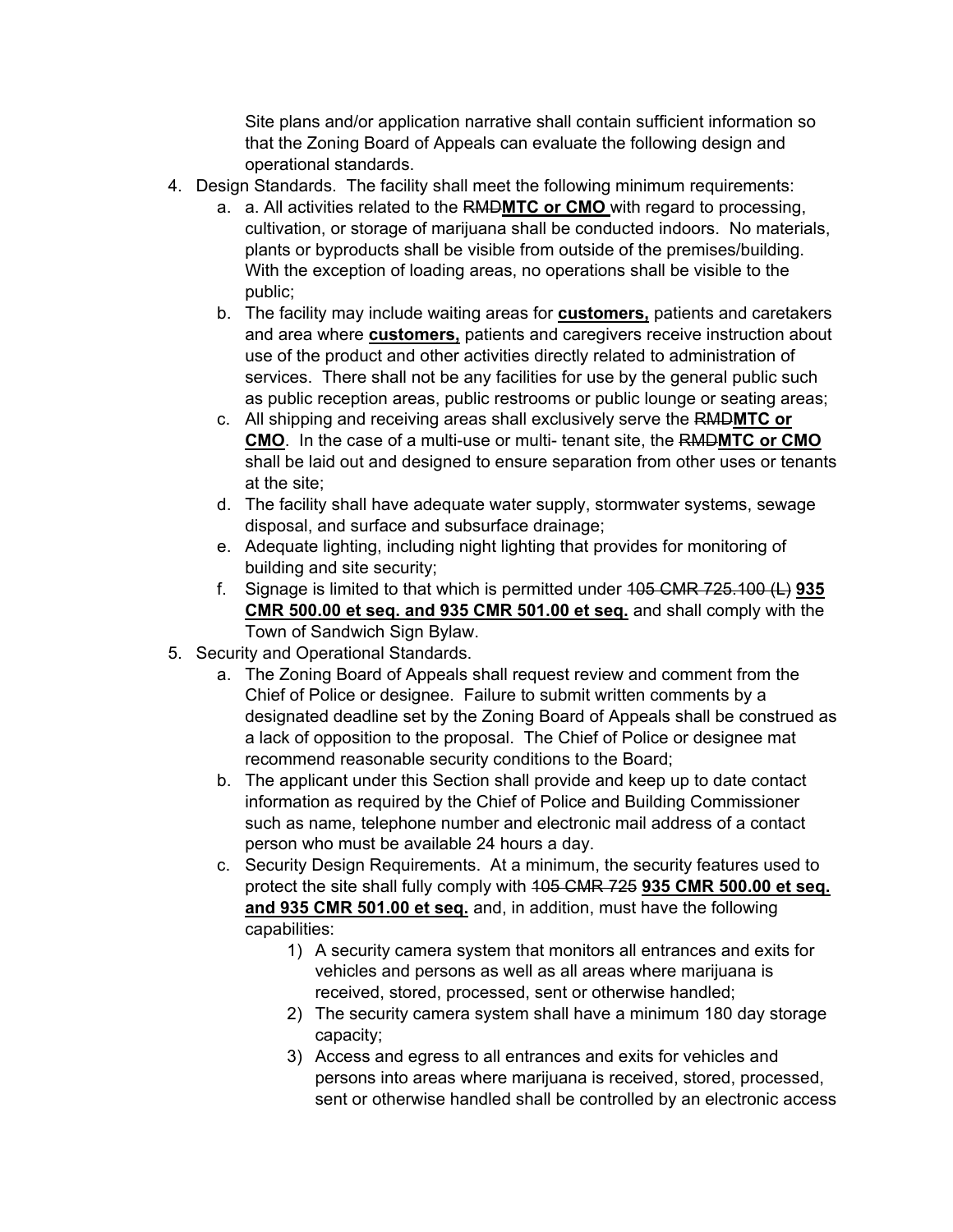security system that records the ingress and egress of vehicles and persons;

- 4) All personnel shall have a security identity card that includes a front facial picture of the employee. The identity card shall also serve as the electronic access card for entrance into all restricted areas. The date and time of all access and egress into such areas shall be digitally recorded. Identification cards shall be worn at all times when personnel are in the RMD**MTC or CMO** facility and must be plainly visible and not concealed;
- 5) All security alarm systems for the RMD**MTC or CMO** shall be monitored by central station alarm. The Sandwich Police Department shall be immediately notified of the receipt of any alarm by the central station monitor; and
- 6) The applicant shall immediately notify the Sandwich Police Department of any breakdown or malfunction of any part of the security system. This notification shall include at a minimum the following:
	- Date and time of malfunction:
	- Nature of malfunction;
	- Any loss or attempted loss of product as a result of the malfunction;
	- The compensatory measures in place to address the discontinuity of the security system; and
	- Estimated date and time of restoration of the security measures.
- 6. Enforcement.
	- a. Failure to comply with any of the provisions of the security measures in this Section shall be reported to the Building Commissioner for review. The applicant's unwillingness or inability to make timely repairs to the security system may result in the issuance of a Cease and Desist order until such repairs have been completed and approved by appropriate town officials.

# **8006. Special Permit Approval Criteria and Conditions.**

- 1. The Zoning Board of Appeals may impose reasonable conditions to improve site design, traffic flow, public safety, water quality, air quality, protection of significant environmental resources and the preservation of community character of the surrounding area including but not limited to the following:
	- a. Minimize the impacts of increased noise and traffic;
	- b. Impose security precautions related to the high value of products and cash transactions;
	- c. Deter unauthorized or ineligible customers at the RMD**MTC or CMO**;
	- d. Impose measures to prevent diversion of marijuana; and
	- e. Conditions related to the design and construction of the facility to improve safety, security and conformance with community character.
- 2. Zoning Board of Appeals shall address the following general conditions in each special permit issued under this Section:
	- a. Hours of operation, including dispatch for home delivery;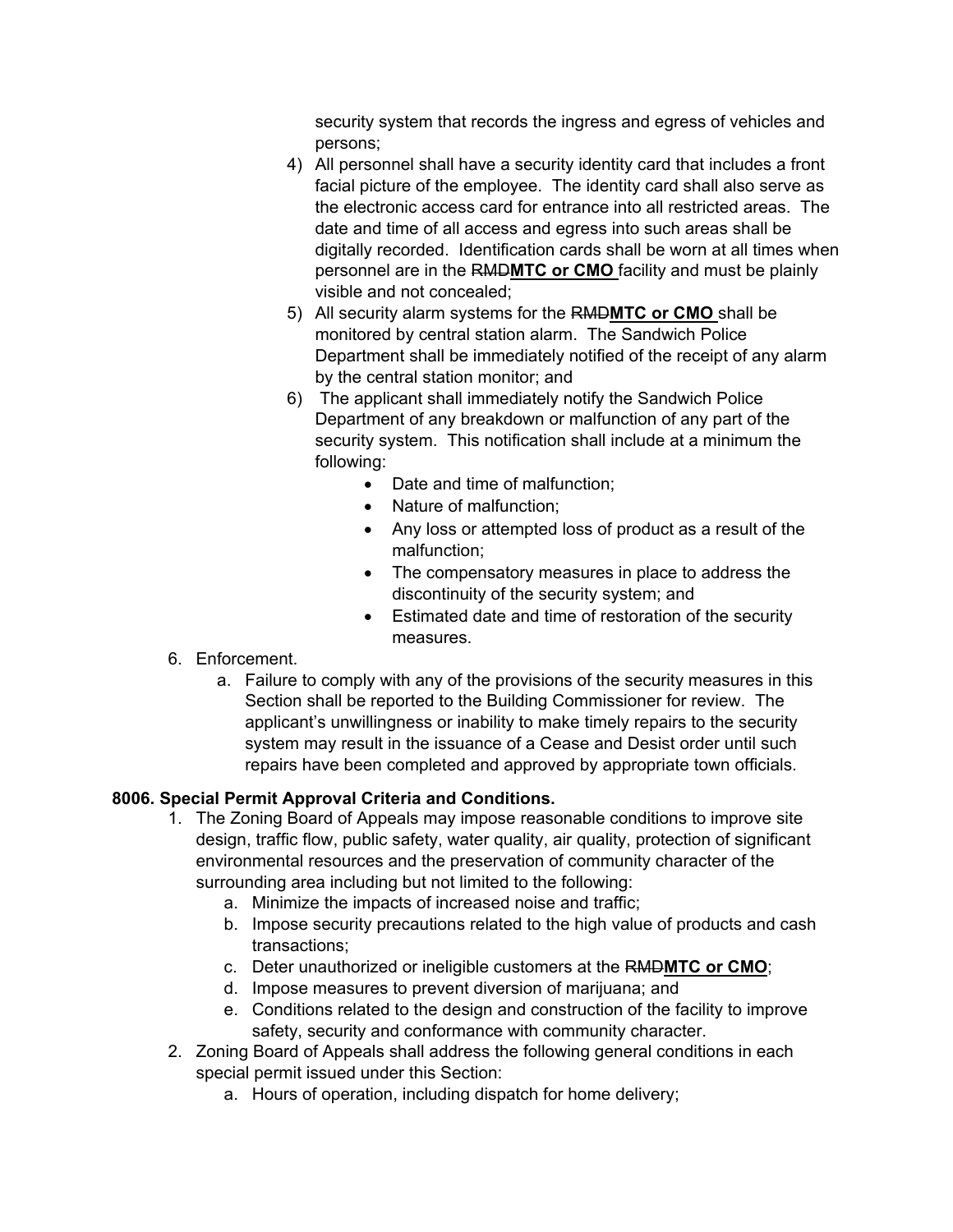- b. The reporting of any incidents to the Building Commissioner and Zoning Board of Appeals as required under the requirements of 105CMR 725.110(f) **935 CMR 500.00 et seq. and 935 CMR 501.00 et seq.** within 24 hours of occurrence. Such reports may be redacted as necessary to comply with any applicable state or federal laws and regulations.
- c. The reporting of any summary cease and desist order, quarantine order, summary suspension order, limiting sales order, notice of hearing or final action by DPH **the CCC** or the Division of Administrative Law Appeals as applicable regarding the RMD**MTC or CMO** to the Building Commissioner and the Zoning Board of Appeals within 48 hours of their receipt.
- 3. A Special Permit may be issued to any applicant who, in the determination of the Zoning Board of Appeals, has met the requirements of the Section; as well as the criteria in Section 1330 and 1340.
- 4. The issuance of a special permit under this Section shall also be subject to the following;
	- a. The special permit shall expire within five (5) years of the date of issue. If the applicant wishes to renew the special permit, an application to renew must be submitted at least 120 days prior to the expiration of the Special Permit;
	- b. Special permits shall be limited to the current applicant and shall expire on the date the Special Permit holder ceases operation of the RMD**MTC or CMO**;
	- c. Special permits shall lapse upon the expiration or termination of an applicant's registration **licensure** by DPH**the CCC**;
	- d. The holder of a special permit for an RMD**MTC or CMO** facility shall notify the Building Inspector and the Zoning Board of Appeals in writing within 48 hours of the cessation of operation of the RMD**MTC or CMO** or the expiration or termination of the permit holder's registration **licensure** with DPH**the CCC**; and
	- e. Any failure to fully comply with any conditions of the special permit, this or any bylaws of the Town of Sandwich, or the laws or regulations of the Commonwealth of Massachusetts, may result in the suspension or revocation of the special permit by the Zoning Board of Appeals.

# **8050. Marijuana Establishments.**

Consistent with G.L. c. 94G, §3 (a)(2), **except for a MTC or colocated marijuana operation consisting of a MTC and Marijuana Retailer,** all types of non medical, "marijuana establishments" as defined in G.L. c.94G, §1, to include marijuana cultivators, independent testing laboratory, marijuana product manufactures, <del>marijuana retailers</del> or any other types of licensed marijuana-related businesses shall be prohibited within the Town of Sandwich. **8051. Approval of Colocation. Upon the approval for final licensure of an adult-use Marijuana Retailer to be colocated with an existing MTC, the sale of adult-use marijuana shall be allowed at a CMO in the MMOD pursuant to 935 CMR 500.00 et seq. and 935 CMR 501.00 et seq.** 

# **Summary**

Sandwich Town Meeting previously voted to add Chapter 4, Section 4.15 to the Town Bylaws to prohibit retail sales of adult-use marijuana. This article seeks to delete the reference prohibiting retail sales of non-medical marijuana for adult-use (over 21) at the existing RMD**MTC**. This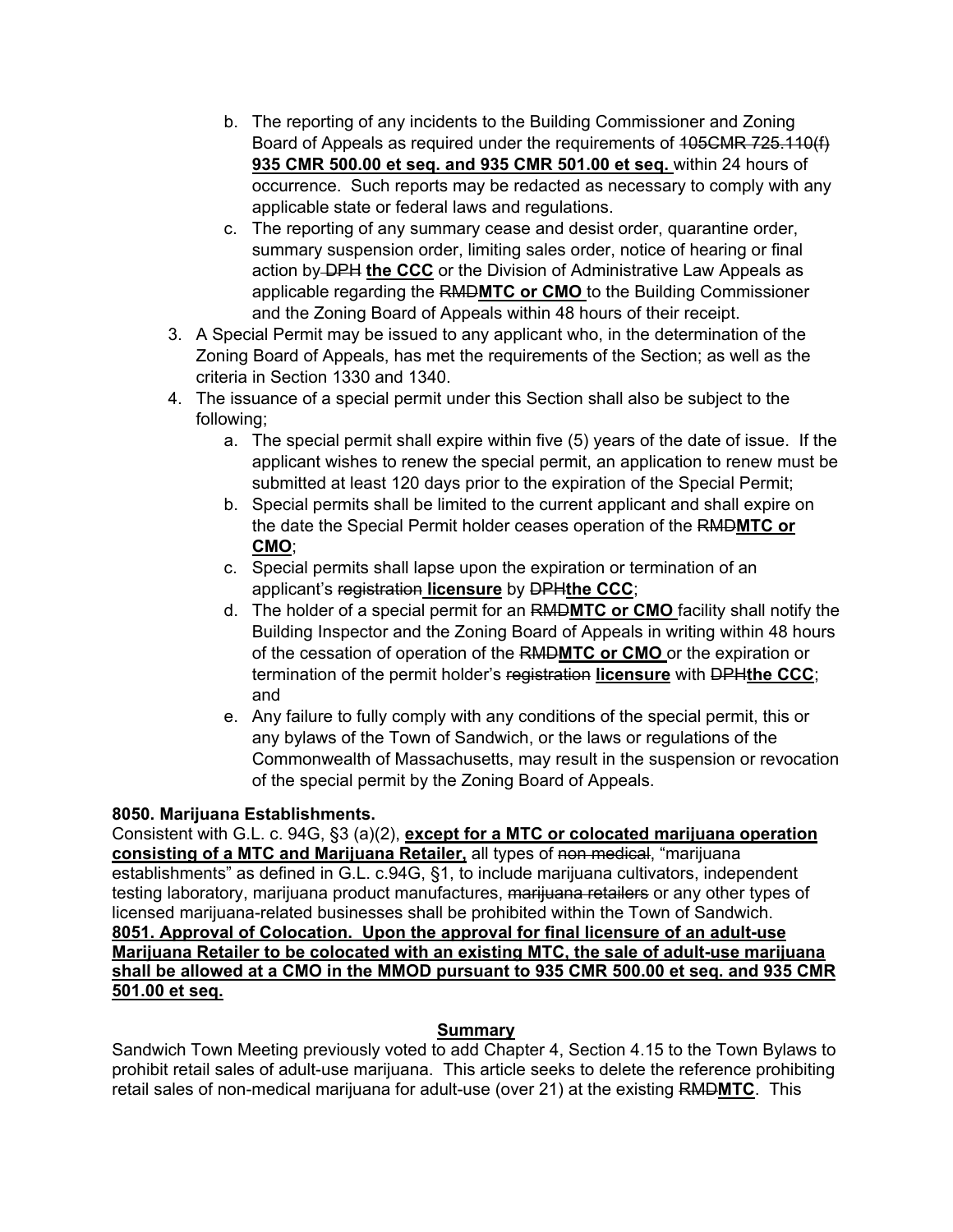would allow for the establishment of a Colocated Marijuana Operation consisting of both medical and adult-use retail sales.

#### **Petition Article II**

To see if the Town will vote to amend the general bylaws of the Town section 4.15 of the Sandwich Bylaws which prohibits the retail sale of adult use marijuana at a licensed RMD in order to allow the retail sale of adult-use marijuana and collection of the tax thereto at a licensed RMD converting it to a CMO as follows:

#### **Section 4.15: Marijuana Establishments**

 Consistent with G.L. c.94G, §3(a)(2), **except for a MTC or colocated marijuana operation consisting of a MTC and Marijuana Retailer,** all types of non medical "marijuana establishments" as defined in G.L. c.94G, §1, to include marijuana cultivators, independent testing laboratory, marijuana product manufactures, marijuana retailers or any other types of licensed marijuana-related businesses shall be prohibited within the Town of Sandwich. *Or take any other action relative thereto.* 

#### **Petition Article III**

In the event Petition Articles I and II prevail, and it is deemed there must be a vote by ballot to reverse the prohibition of retail sale of marijuana, the Town Clerk shall place such a ballot question on the very next ballot that will be considered by Sandwich Voters.

*(Submitted by Petition)* 

**Adam Higgins of Woodridge Road made a motion to divide the question. There was a second from the floor. This was a counted vote and declared not carried by the Moderator by a vote was 168 yeas and 222 nays.** 

**Adam Higgins of Woodridge Road made a motion to fix the method of voting to secret ballot. There was a second from the floor. This was a voice vote and declared not carried by the Moderator.** 

**R. Patrick Ellis of Spring Hill Road made a motion to call the question. There was a second from the floor. This was a voice vote and declared carried by the required two-thirds majority by the Moderator.** 

**COUNTED VOTE: That the Town amend the Sandwich Protective Zoning By-laws Sections 8000, 8001, 8002, 8003, 8004, 8005, 8006 and 8050, and by adding Section 8051, and amend the Town Bylaws, Chapter 4, Section 4.15, all as related to the retail sale of marijuana, as printed in the Warrant under Article 18. This was a counted vote and declared carried by the Moderator by a vote of 305 yeas and 120 nays.** 

## **ARTICLE 19**

To Elect the following Officers:

One Board of Assessor member for a term of three years;

One Board of Health member for a term of three years;

One Board of Health member for an unexpired term of one year;

Two Board of Selectmen members for terms of three years;

One Constable for a term of three years;

Two Planning Board members for terms of three years;

Two School Committee members for terms of three years;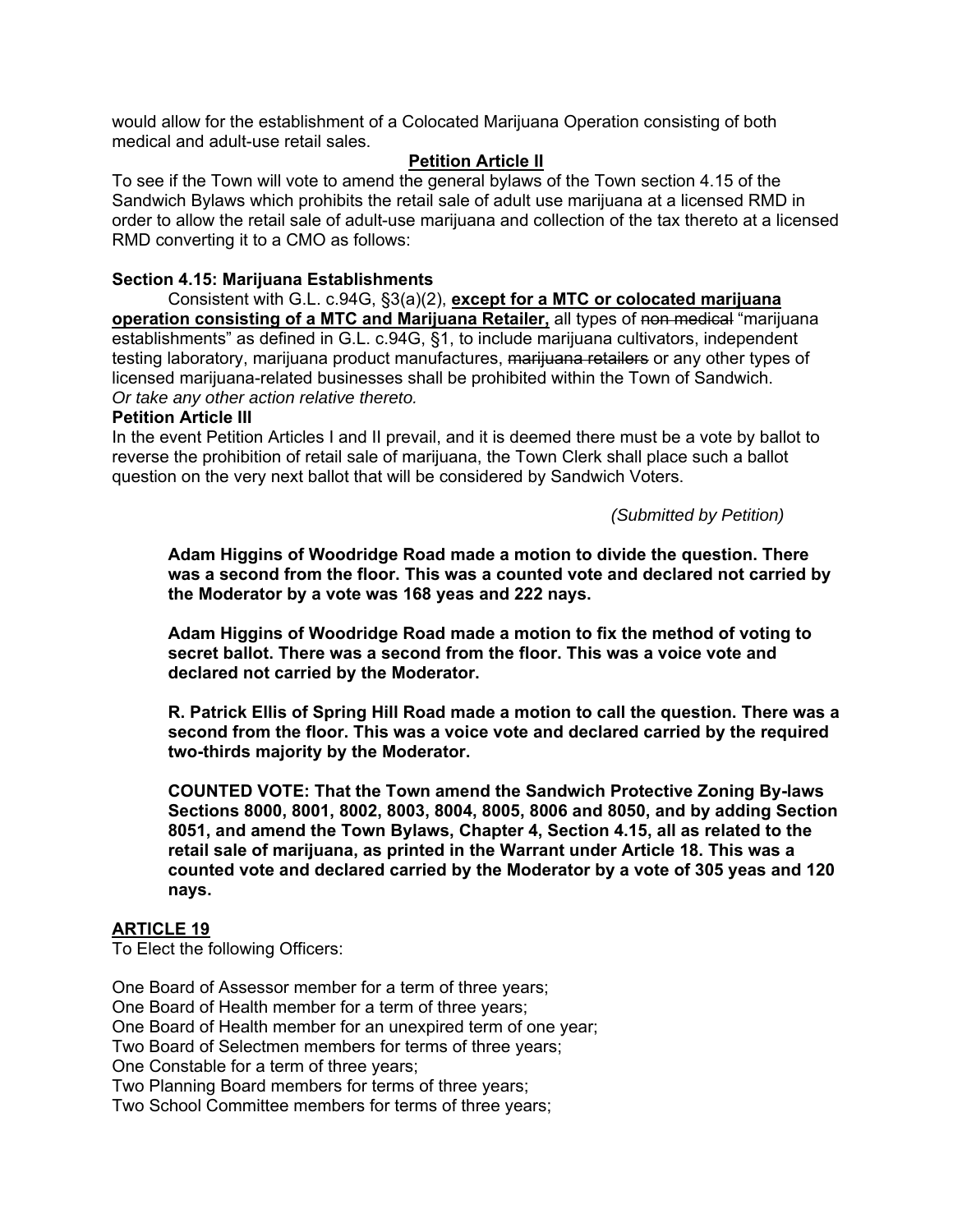Three Trustees to the Sandwich Public Library for terms of three years; One Town Clerk for a term of three years; One Trustee to the Weston Memorial Fund for a term of two years;

and all other candidates that may appear on the official ballot,

and to vote YES or No on the following questions.

#### **BALLOT QUESTION #1**

Shall the Town of Sandwich be allowed to exempt from the provisions of proposition two and one-half, so called, the amounts required to pay for the bond issued for the purpose of constructing improvements and remodeling, constructing, reconstructing and making extraordinary repairs to Sandwich Public Schools buildings, grounds, playgrounds, and public infrastructure, including improvements at Sandwich High School located at 365 Quaker Meetinghouse Road, Oak Ridge School located at 260 Quaker Meetinghouse Road, Forestdale School located at 151 Route 130, and the Human Services Building located at 270 Quaker Meetinghouse Road, and all other costs incidental and related thereto?

**YES**: \_\_\_\_\_ **NO**: \_\_\_\_\_

#### **BALLOT QUESTION #2**

**Non Binding Public Advisory Question for the 2022 Spring Town Ballot Calling upon Holtec Pilgrim, LLC, owner of the closed Pilgrim Nuclear Power Station and Holtec Decommissioning International, LLC, to immediately withdraw any plans to discharge any radioactive water into Cape Cod Bay.** 

**WHEREAS**, Cape Cod Bay is a federal and state protected area and habitat for the endangered Right Whale; and

**WHEREAS**, Cape Cod Bay provides a vital livelihood for fishermen and the tourist industry; and **WHEREAS**, The National Academies of Science has determined there is no safe dose of ionizing radiation,

**WHEREAS**, One radioactive element in Holtec Pilgrim water is Tritium, which concentrates up the food hand from sediment to sea grasses to the fish we eat; and

**WHEREAS**, Holtec Pilgrim can discharge radioactive water anytime without approval of the Nuclear Regulatory Commission [NRC]; and

**WHEREAS**, The Attorney General of New Mexico has filed a lawsuit against the NRC for unlawful proceedings and illegal activities involving Holtec; and

**WHEREAS**, The Commonwealth has the authority to stop the dumping;

Therefore, shall the people of the Town of Sandwich direct the local government to communicate with Governor Charlie Baker, Attorney General Maura Healey, and the State Legislature to employ all means available to ensure that Holtec commits to immediately withdraw any plans to dump any radioactive water into Cape Cod Bay?

**YES**: \_\_\_\_\_ **NO**: \_\_\_\_\_

The polls for the election will be open at 7:00 a.m. and close at 8:00 p.m. on said

THURSDAY, THE FIFTH DAY OF MAY, 2022.